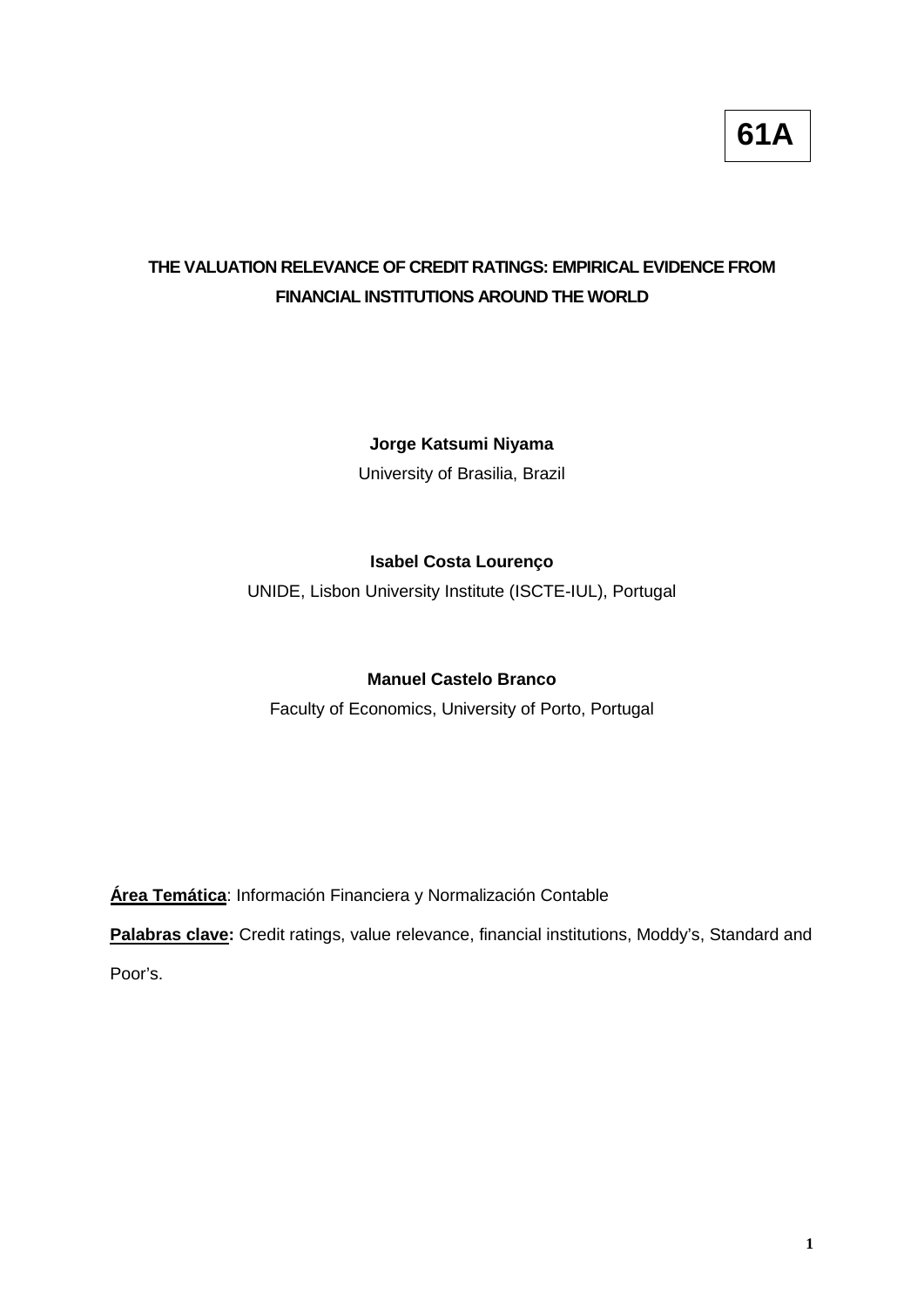## **THE VALUATION RELEVANCE OF CREDIT RATINGS: EMPIRICAL EVIDENCE FROM FINANCIAL INSTITUTIONS AROUND THE WORLD**

#### **Abstract**

This study investigates whether the market valuation of the two summary accounting measures, book value of equity and net income, is higher (lower) for the financial institutions positively (negatively) rated by the Moddy's and/or by the Standard and Poor's, when compared to financial institutions that are not rated by these credit rating agencies. Findings suggest that positive ratings have an impact in valuation both in developed and emerging countries, and that in the case of emerging countries negative ratings do not impact market valuation significantly. Overall, the results are consistent with the idea that credit ratings are useful in reducing value uncertainty of the issuing firms and in mitigating information asymmetry in capital markets.

**Keywords:** Credit ratings, value relevance, financial institutions, Moddy's, Standard and Poor's.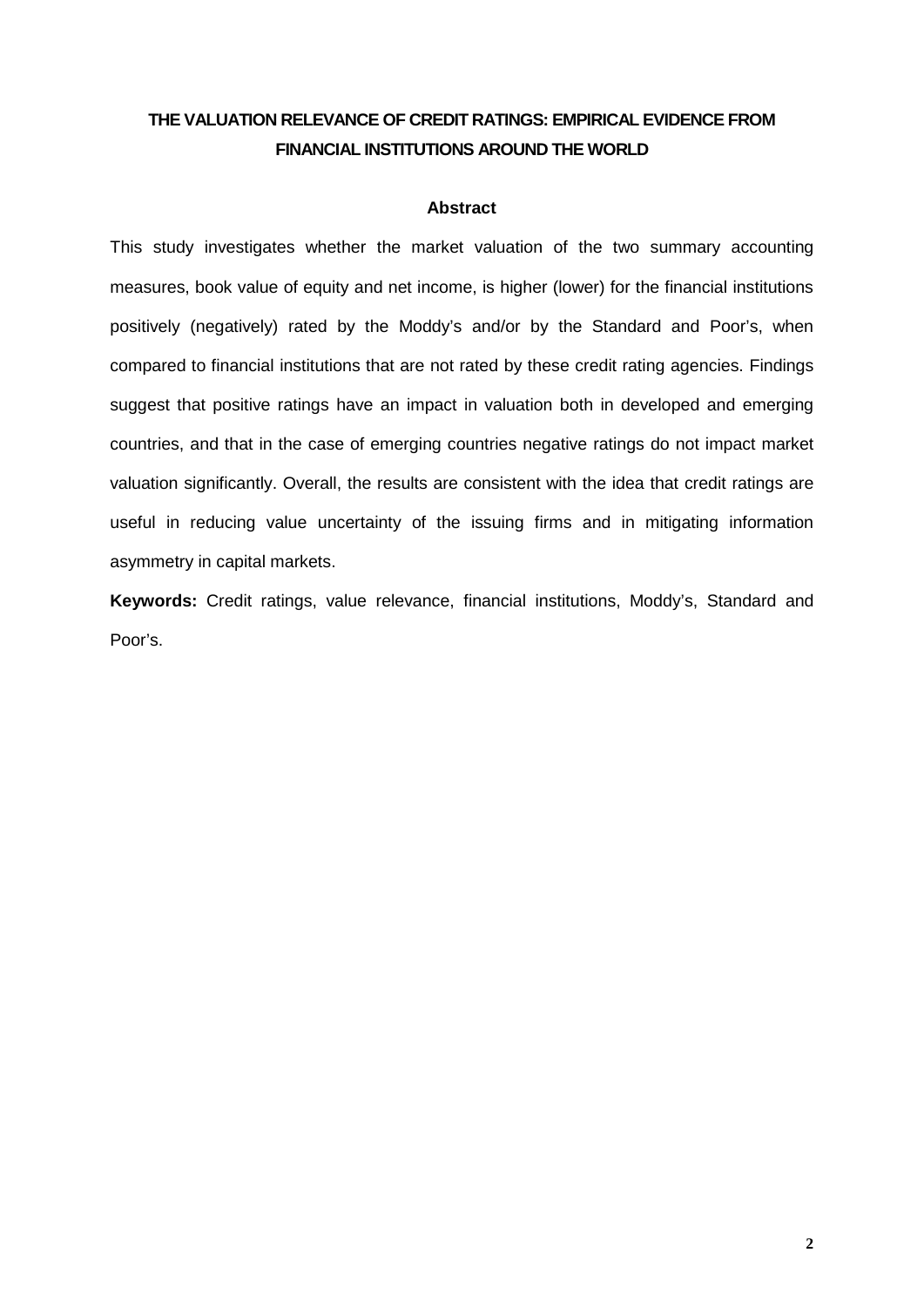# **The valuation relevance of credit ratings: empirical evidence from financial institutions around the world**

### **1. Introduction**

Credit rating agencies (CRAs) are organizations that provide opinions on the creditworthiness of entities and their financial obligations and a credit rating is a CRA's assessment of the quality of the debt issuer or a specific debt obligation (Frost, 2007). The credit rating industry emerged in the United States (US) in the early 1900s and became a crucial part of financial markets (Jeon and Lovo, 2013). Nowadays, there is a high level of concentration in the credit rating agencies. Moody's, Standard & Poor's and Ficht control over 90 percent of the market share (Jeon and Lovo, 2013). Together, Moody's and S&P are typically seen as a duopoly or partner-monopoly (Rhee, 2014). In view of this dominance, we focus on these two agencies, similar to some prior studies (e.g. Li et al., 2006; Han et al., 2009).

Two crucial roles in capital markets are usually attributed to CRAs (Frost, 2007; Chung et al., 2012). First, a role as information suppliers, by gathering and analyzing information relevant for the assessment of credit quality and making the results of these activities available to market participants. Second, a role in the facilitation of contracting, because their letter ratings are viewed as efficient credit quality benchmarks.

Credit ratings also play a significant role in managers' decision making. There is survey evidence suggesting that credit ratings are a key objective for CFOs in the USA, being only surpassed by financial flexibility in terms of influence on capital structure decisions (Graham and Harvey, 2001). There is also evidence that managers from other countries attribute great importance to credit ratings, albeit less than their counterparts from the USA (Beattie et al, 2010; Brounen et al., 2004). Better credit ratings allow firms to have better capital market access, not only in terms of the cost of borrowing but also regarding the amount of debt issued, and this has a significant impact on their real outcomes (Tang, 2009).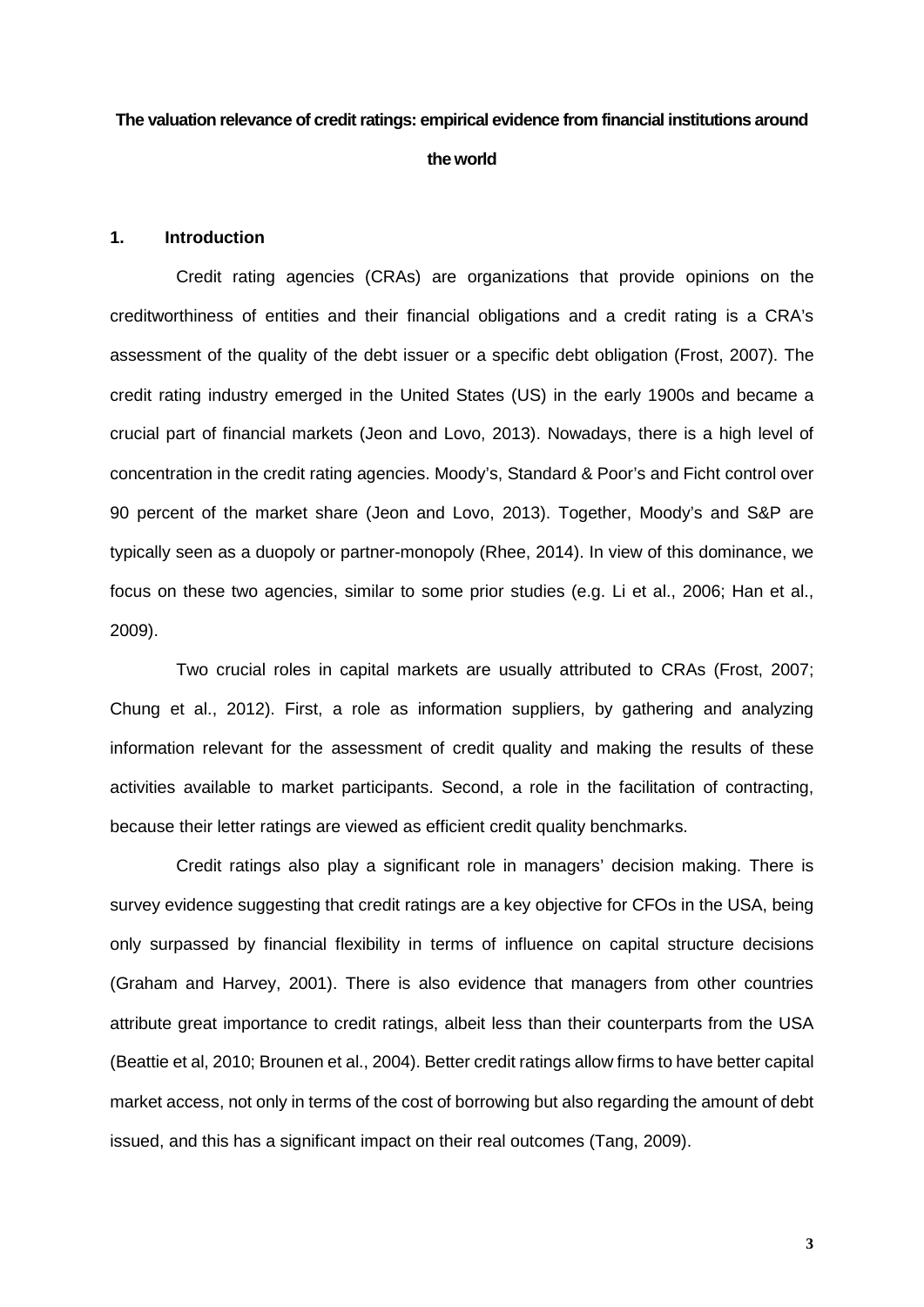Given the unique features of the banking industry, namely its role in financial intermediation and importance for financial stability (Packer and Tarashev, 2011), rating changes are likely to impact differently financial and non-financial firms (Hubler et al., 2014). This is why some authors focus on the financial sector (Gropp and Richards, 2001) or discriminate in the analysis the reactions observed for it (Abad-Romero and Robles-Fernandez, 2006; Hubler et al., 2014). For those same reasons, we adopt the former approach and focus on the financial sector.

Relying on the accounting based valuation model developed in Ohlson (1995), this study investigates whether the market valuation of book value and net income is higher (lower) for the financial institutions rated positively (negatively) by at least one of the major credit rating agencies (Moddy's and Standard and Poor's), when compared to those financial institutions that are not rated by these credit rating agencies. The empirical analysis relies on the financial institutions (SIC code 6) of countries that have already adopted IFRS and for which 2012 and 2013 accounting and market information is available in the Thomson Worldscope Database.

Our study adds to the literature by investigating the value relevance of credit ratings. As far as we are aware, our study is the first to undertake this type of analysis. Given the scarcity of research pertaining to emerging countries (Han et al., 2009), we also compare the results obtained for financial institutions based in emerging countries with the results obtained for their counterparts from developed countries. The findings suggest that positive ratings have a positive impact in the market valuation of net income both in developed and emerging countries, and that in the case of emerging countries negative ratings do not impact market valuation significantly.

This study contributes to two streams of literature. First, it contributes to the literature on the valuation relevance of non-financial information, which widely concurs in establishing the link between the market value of equity and such type of information (e.g. Rajgopal *et al.*, 2003; Matolcsy and Wyatt, 2008; Berthelot *et al.*, 2012; Lourenço *et al.*, 2014). We extend these conclusions to the issue of credit ratings. Second, it contributes to the literature on the capital market impact of credit ratings. Despite a wealth of literature documenting the impact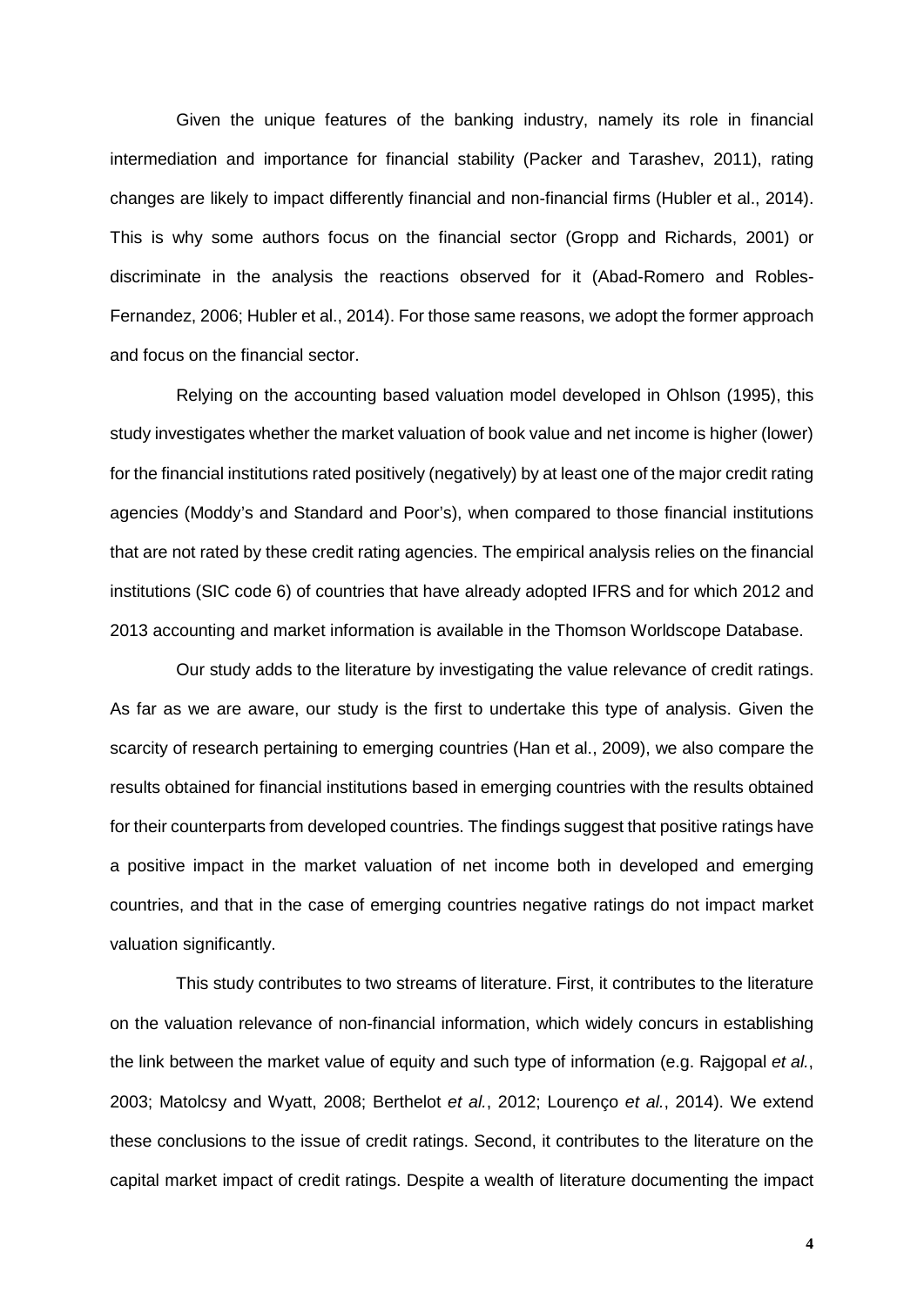of credit ratings on these markets (Holthausen and Leftwich, 1986; Dichev and Piotroski, 2001; An and Chang, 2008; Chan and Lo, 2011; Leventis et al., 2014), we revisit the question by examining their valuation relevance.

The remainder of the paper is organized as follows. Section 2 develops the hypothesis to be tested based on a literature review. Section 3 describes the research design and section 4 analyses the empirical results. Finally, section 5 presents the summary and concluding remarks.

## **2. Background and hypotheses**

Leventis et al. (2014) summarize the results of studies on the impact of credit ratings on the debt market, by suggesting that CRAs impact this market in the following ways: certify the quality of the borrower; influence the cost of debt; lessen credit constraints, thus enabling rated firms to raise more financial resources; influence managers' decisions pertaining to corporate capital structure; and increase the magnitude of syndicated loans, thereby enabling firms to finance new investments and acquisitions. They suggest that credit ratings play a similar role in equity markets for two reasons: they consider all publicly available information; and they convey relevant private information that is not available to analysts. Examples of this private information include the possibility of firms communicating sensitive information to investors through confidential discussions with CRAs (Chou, 2013) and the possibility of these agencies incorporating private information into their assessments without revealing specific details (Chou, 2013; An and Chan, 2008). Additionally one has to consider the possibility of CRAs holding some information that is not in the public domain, especially on intangible assets of a firm (Hubler et al., 2014).

If credit ratings do convey relevant private information, they play an important role in mitigating information asymmetry and rating change announcements should provide incremental information to the market. The numerous studies on the information content of credit ratings confirm this much, in particular in the case of downgrades.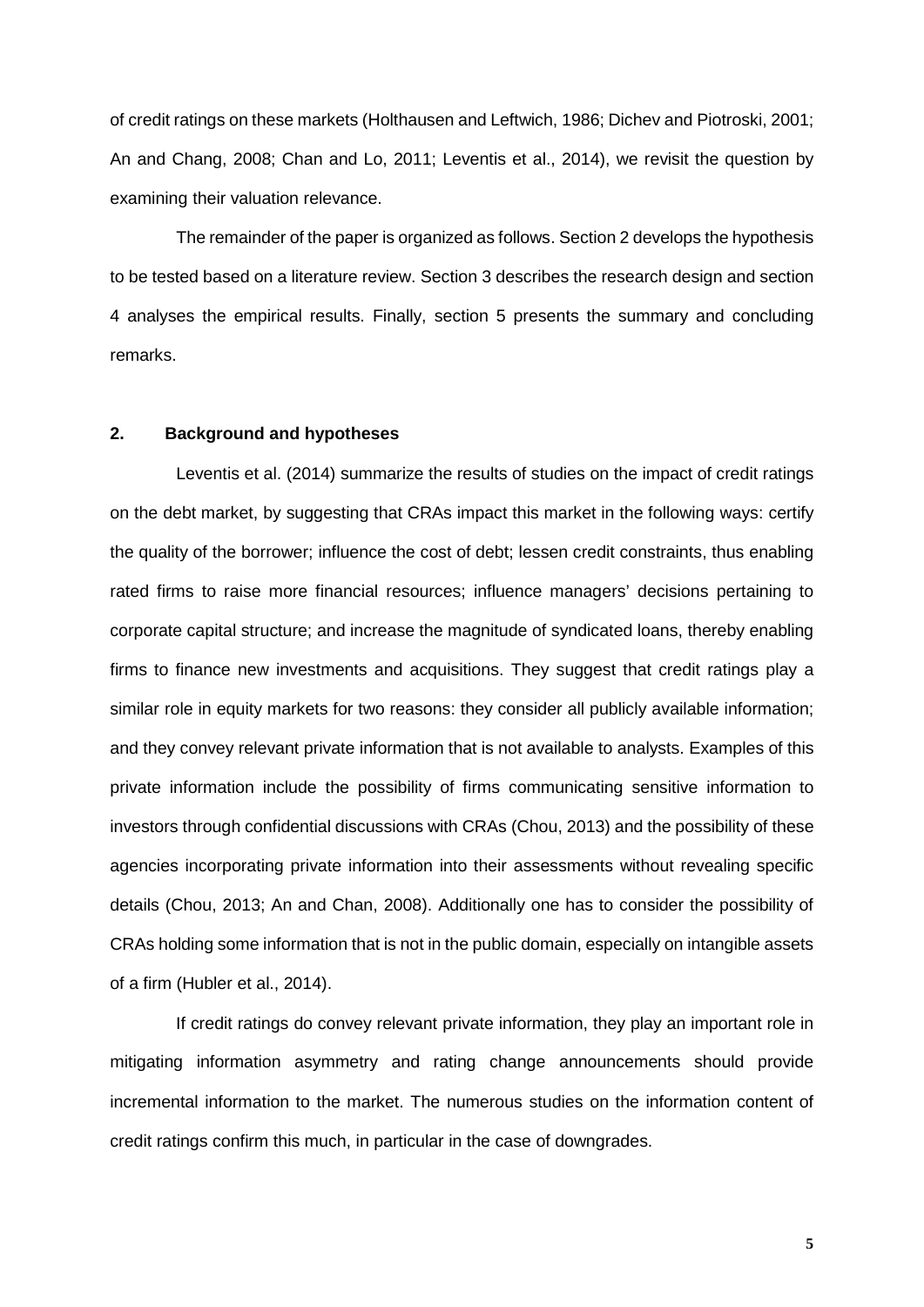Most evidence comes from non-United States (US) markets (Matolcsy and Lianto, 1995; Choy et al., 2006; Barron et al., 1997; Elayan et al., 2001; Abad-Romero and Robles-Fernández, 2007; Poon and Chang, 2008; Murcia et al., 2013). In spite of some variation in the results of these studies, findings suggest that the market reaction is stronger whereas its reaction to upgrades does not exist or is weaker. Unlike US, UK and Australian studies, that find significant reactions to only bad news, studies analyzing smaller markets, such as the New Zealand (Elayan et al., 2001), the Spanish (Abad-Romero and Robles-Fernández, 2007) and the Brazilian markets (Murcia et al., 2013), find also positive and statistically significant market reactions to rating upgrades.

There is also evidence of the role of corporate credit ratings on initial public offerings (IPO) pricing (An and Chang, 2008; Chan and Lo, 2011), on seasoned equity offerings (SEO) (Poon et al., 2013) and on the information content of the earnings announcements (Leventis et al., 2014). An and Chang (2008) and Chan and Lo (2011) found that when firms go public, those with credit ratings are underpriced significantly less relative to companies without credit ratings. Poon et al. (2013) provide similar findings for SEO firms. These authors conclude that credit ratings are useful in reducing value uncertainty of the issuing firms and in mitigating information asymmetry in the IPO and SEO markets. Leventis et al. (2014) found that the level of credit quality enhances the value relevance of earnings announcements, especially when these contain positive earnings news and are released on a more timely basis.

Our study adds to this literature by investigating the value relevance of credit ratings relying on the accounting based valuation model developed in Ohlson (1995). Early value relevance research focused on financial information. It examined the association between accounting amounts and equity market values and accounting amount was defined as value relevant if it had a statistically significant association with equity market values (Barth et al., 2001). However, the increasing gap between the firms' equity market values and the corresponding accounting data has ushered researchers to study the value relevance of nonfinancial information (Carnevale et al., 2012). In this context, information is defined as value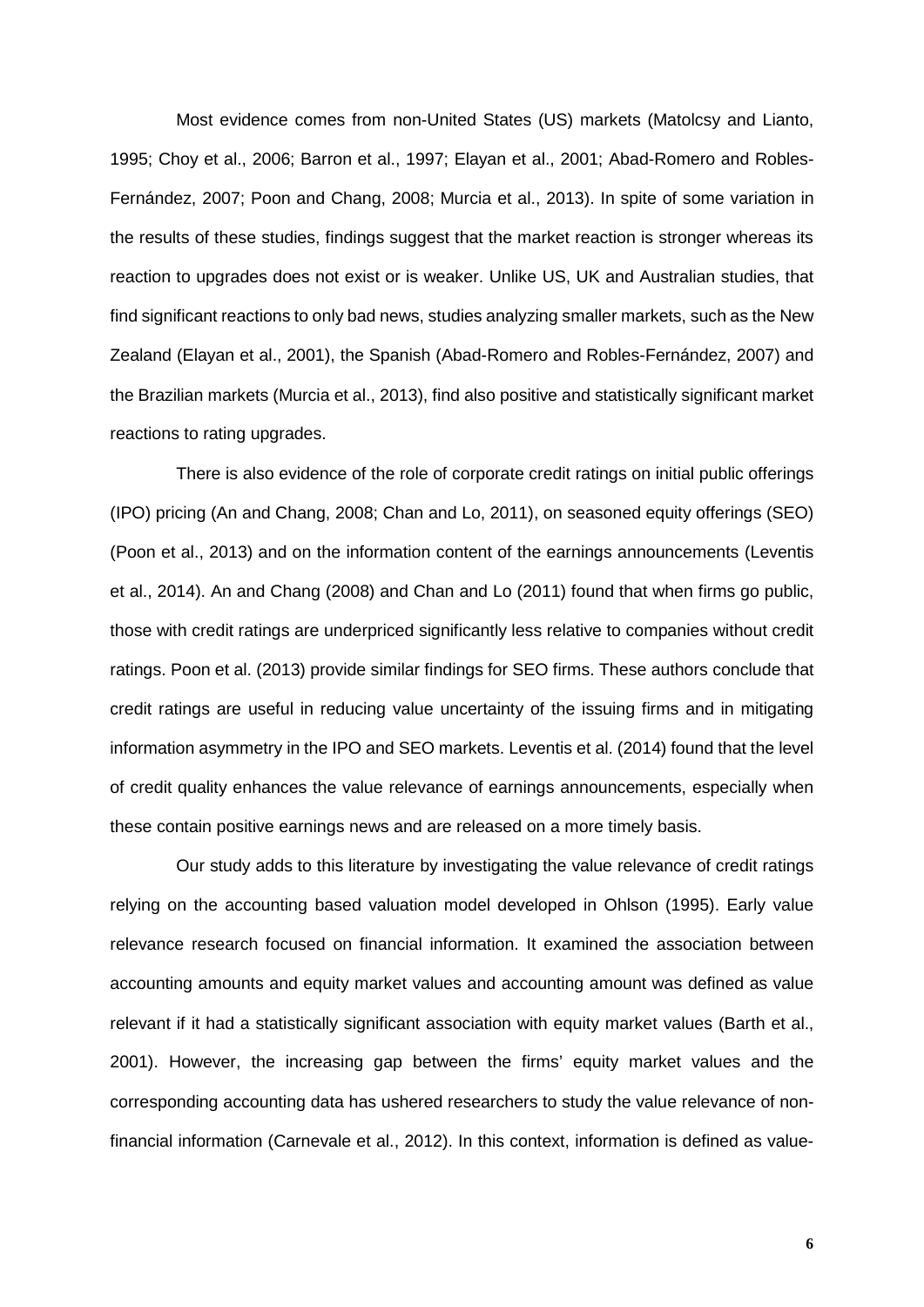relevant if it is significantly related to investors' valuation of a firm as reflected in a financial measure of its value such as the firm's stock price (Wyatt, 2008).

The general conclusion emerging from research on the value relevance of nonfinancial information is that accounting information by itself is not able to fully explain equity market values and their variations. The literature on the valuation relevance of non-financial information widely concurs in establishing the link between the market value of equity and such type of information (Amir and Lev, 1996; Rajgopal et al., 2003; Johnston et al., 2008; Matolcsy and Wyatt, 2008; Berthelot et al., 2012; Carnevale et al., 2012; Sievers et al., 2013; Carnevale and Mazzuca, 2014; Lourenço et al., 2014; Clarkson et al., 2015).

Based upon the above discussion our hypotheses are stated as follows:

H1: the market valuation of book value and net income will be higher for the financial institutions rated positively by at least one of the major credit rating agencies (Moddy's and Standard and Poor's) relative to their counterparts.

H2: the market valuation of book value and net income will be lower for the financial institutions rated negatively by at least one of the major credit rating agencies (Moddy's and Standard and Poor's) relative to their counterparts.

#### **3. Research design**

#### *3.1. Sample and data*

The empirical analysis relies on the financial institutions (SIC code 6) of countries that have already adopted IFRS and for which information is available in the Thomson Worldscope Database. Given the focus of the analysis, the value relevance of accounting information, and in order to guarantee the homogeneity of the sample, we based our research on data included in a set financial statements prepared according to the same accounting standards, IFRS.

The financial institutions are classified into three groups, depending on whether they are rated positively, they are rated negatively or they are not at all rated by the major two CRAs, Moody's and Standard and Poor's. In view of the dominance achieved by these two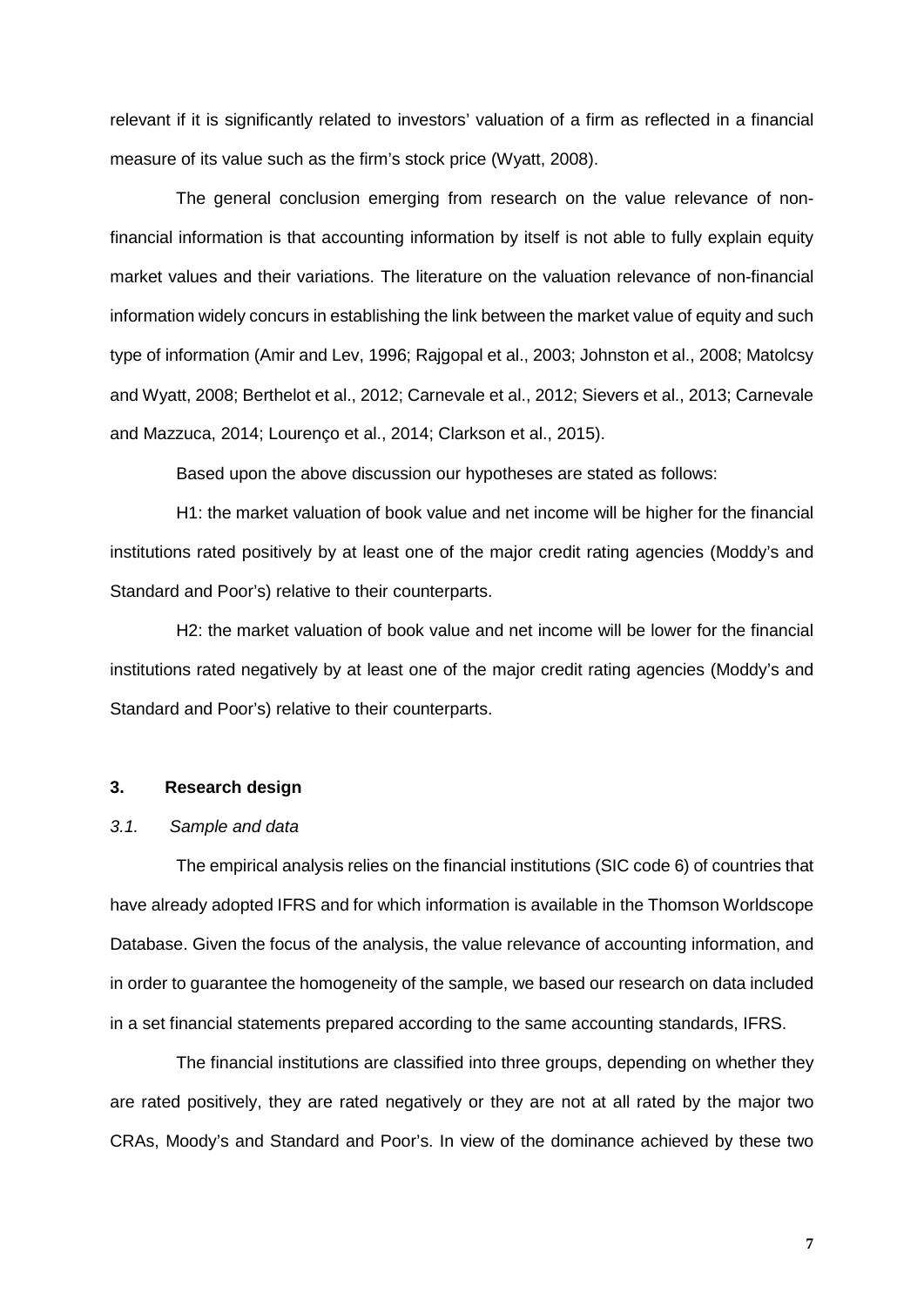agencies (Jeon and Lovo, 2013; Rhee, 2014), numerous studies also focus on them (e.g. Chou, 2013; Li et al., 2006; Han et al., 2009; Murcia et al., 2013).

Each financial institution is assigned to the group of financial institutions rated positively (negatively) when it was awarded a positive rating by both credit rating agencies or when it was only assessed by one of the agencies and it was awarded a positive (negative) rating. The few financial institutions that were rated positively by one of the agencies and rated negatively by the other one are thus excluded from the sample.

The classification of the financial institutions in three groups based on their credit rating gives rise to the most important independent variables in our study. RAT Pos and RAT\_Neg.

The empirical analysis relies on 2012 and 2013 accounting and market data. The information used to compute most variables was collected from the Thomson Worldscope Database. To ensure that the regression results are not unduly sensitive to extreme observations, we exclude observations that differ from the average more than three times the standard deviation. This approach is consistent with some other value relevance studies.

The final sample is thus composed of 225 financial institution-year observations rated positively (RAT\_Pos), 71 financial institution-year observations rated negatively (RAT\_Neg), and 261 financial institution-year observation not rated by any of the two major credit rating agencies.

Table 1 presents the sample distribution across countries, which are classified into two groups, developed and emerging countries, based on the IMF classification (Nielsen, 2011).

#### Table 1 here

When all the countries are considered together, we find that 53% of the financial institutions are rated by at least one of the two major credit rating agencies. However, this percentage is slightly higher for financial institutions from the emerging countries when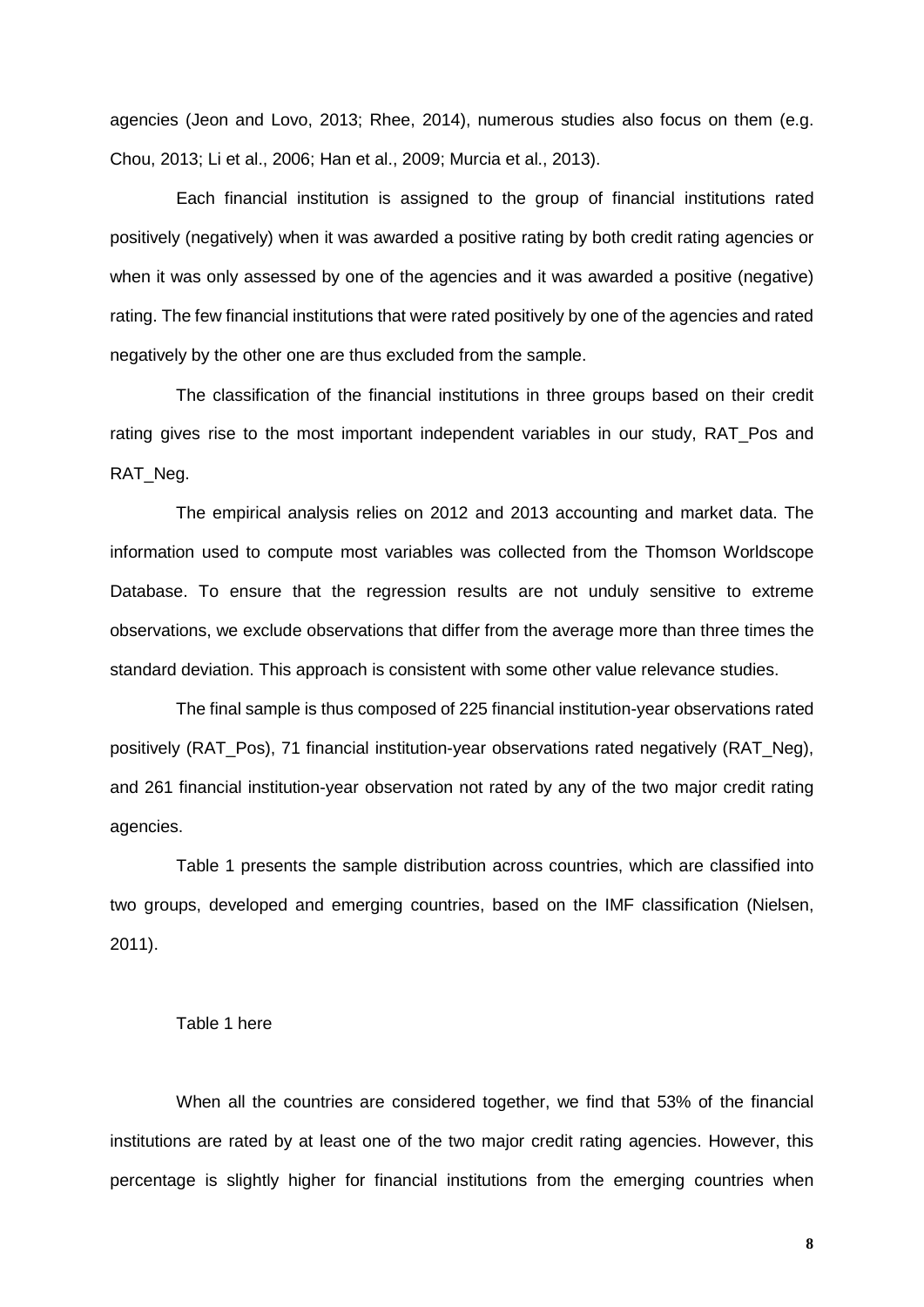compared to financial institutions from the group of developed countries (58% *versus* 50%). In the group of emerging countries, Brazil, Kuwait and South Africa stand out by its higher proportion of financial institutions that are rated by one of the two major credit rating agencies. In the group of developed countries, we highlight the role of Australia, Ireland, Netherlands, Spain, Sweden, and UK.

When analyzing only those financial institutions that are rated by the Moddy's or by the Standard and Poor's, we find that 81% of the financial institutions from the developed countries are rated positively. In the group of financial institutions from the emerging countries this percentage decreases to 68%.

### *3.2. Research method*

To test the hypotheses formulated in Section 3, we estimate several regressions based on the same model, which relies on the accounting based valuation model developed in Ohlson (1995), who shows how the firm value relates to accounting data and other information. This approach is currently used in several empirical studies on the value relevance of non-financial information (e.g. Rajgopal *et al.*, 2003; Matolcsy and Wyatt, 2008; Johnston *et al.,* 2008; Sinkin *et al.,* 2008; Lourenço et. al., 2014; Clarkson et al., 2015). Our primary model shows that the market value of equity is a function of two summary measures of information reflected in financial statements, namely the book value of equity and earnings, given by equation (1).

$$
MV_{it} = \alpha_0 + \alpha_1 BV_{it} + \alpha_2 NI_{it} + \varepsilon_{it}
$$
\n(1)

where MV is the market value of equity<sup>[1](#page-8-0)</sup>, BV represents the book value of equity and *NI* is the net operating income. All the variables are on a per share basis.

<span id="page-8-0"></span><sup>&</sup>lt;sup>1</sup> We use the market value of equity as of fiscal year-end. However, untabulated findings reveal that our inferences are not sensitive to using prices as of fiscal year-end or as of three months after fiscal year-end.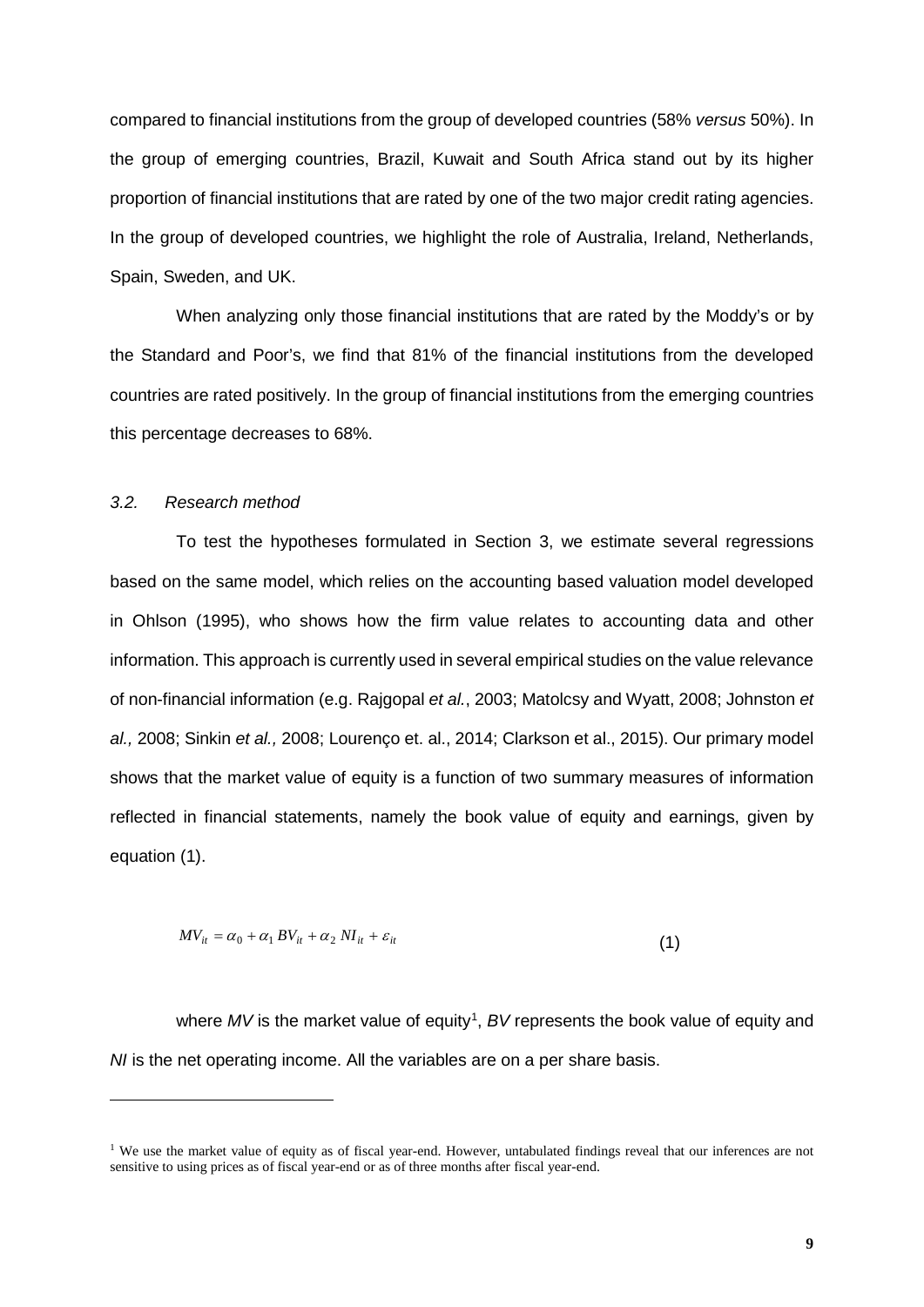In order to investigate whether the market valuation of book value and net income is higher (lower) for the financial institutions rated positively (negatively) by at least one of the major credit rating agencies (Moddy's or Standard and Poor's), when compared to those financial institutions that are not rated by any of these agencies, we use a new estimating equation, equation (2), which allows the coefficients of the variables BV and NI to vary according to whether the financial institution has been rated positively (negatively) and is given by

$$
MV_{it} = \alpha_0 + \alpha_1 BV_{it} + \alpha_2 NI_{it} + \alpha_3 RAT_Pos + \alpha_4 RAT_Pos x BV_{it} + \alpha_5 RAT_Pos x NI_{it} +
$$
  
+
$$
\alpha_6 RAT_Nleg + \alpha_7 RAT_Nleg x BV_{it} + \alpha_8 RAT_Nleg x NI_{it} + \varepsilon_{it} (2)
$$

where RAT Pos (RAT Neg) is a dummy variable which assumes the value 1 if the financial institution is rated positively (negatively) by at least one of the major credit rating agencies (Moddy's or Standard and Poor's) and 0 if the financial institution had not been rated.

We classify a financial institution as being rated positively by the Moddy's when its rating is Aaa (judged to be of the highest quality, subject to the lowest level of credit risk), Aa (judged to be of high quality and are subject to very low credit risk) or A (judged to be uppermedium grade and are subject to low credit risk).

The remaining ratings are classified as negative, including: Baa (judged to be medium-grade and subject to moderate credit risk and as such may possess certain speculative characteristics), Ba (judged to be speculative and subject to substantial credit risk), B (judged to be speculative and subject to high credit risk), Caa (judged to be speculative of poor standing and subject to very high credit risk), Ca (highly speculative and likely in, or very near, default, with some prospect of recovery of principal and interest) and C (typically in default, with little prospect for recovery of principal or interest).

We classify a financial institution as being rated positively by the Standard and Poor's when its rating is AAA (the obligor's capacity to meet its financial commitment on the obligation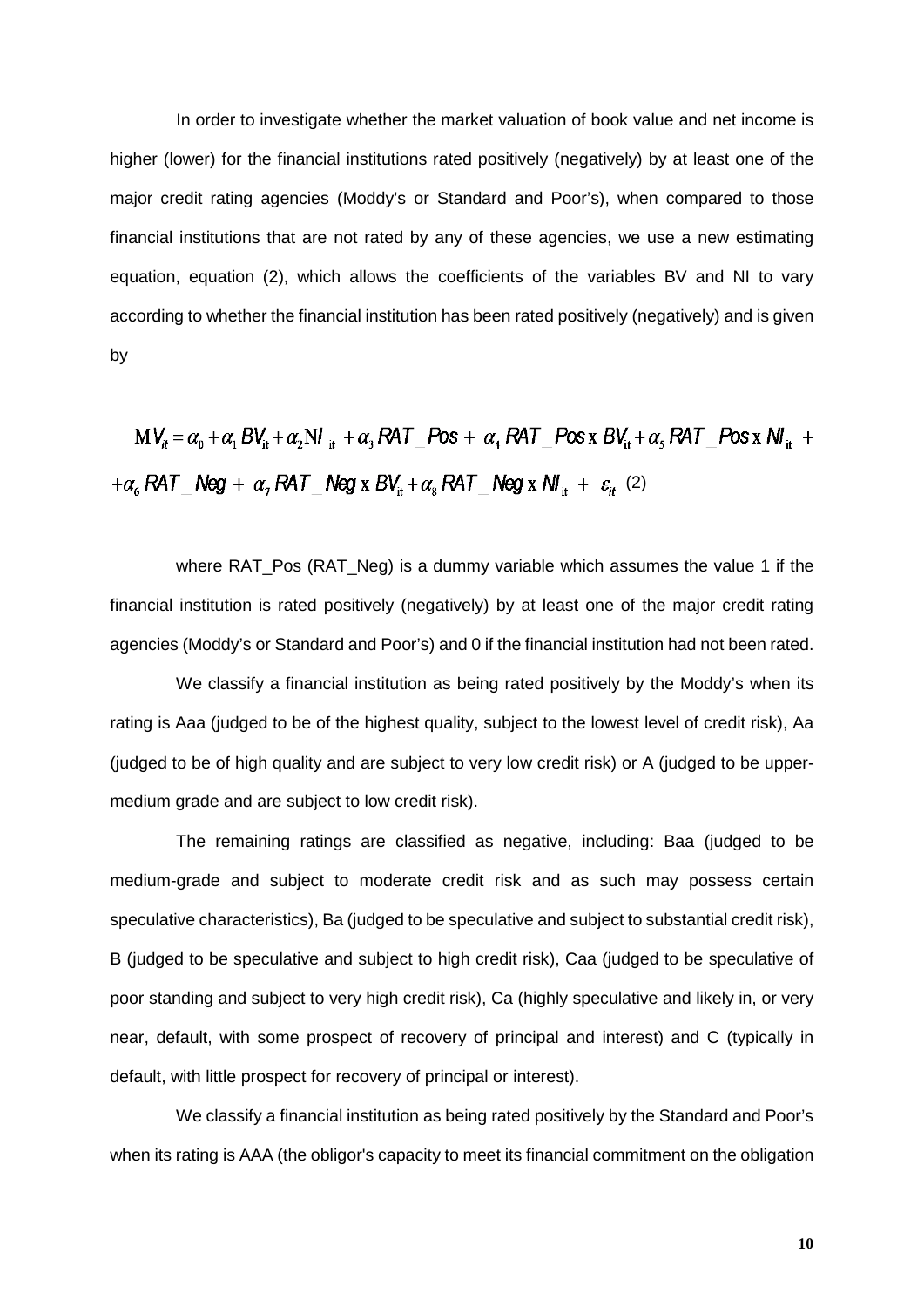is extremely strong), AA (the obligor's capacity to meet its financial commitment on the obligation is very strong), A (the obligor's capacity to meet its financial commitment on the obligation is still strong), BBB (exhibits adequate protection parameters). The remaining ratings are classified as negative, including: BB, B, CCC, CC and C, which are regarded as having significant speculative characteristics.

Following prior literature, some variables are used in this study to control for financial institution-level and country-level characteristics. We control for financial institution's size, profitability, leverage, ownership concentration, auditor and cross-listing, which gives rise to seven financial institution-level variables, SIZE (natural logarithm of total assets as of the end of the year), ROE (return on equity), LEV (end-of-year total liabilities divided by end-of-year total assets), OWN (percentage of closely-held shares), AUD (an indicator that assumes 1 if the financial institution is audited by a Big-4 audit firm, and 0 otherwise) and ADR (an indicator that assumes 1 if the financial institution is cross-listed in the US, and 0 otherwise). We also use three country-level variables: EMERGING (an indicator that assumes 1 if the country is classified by the International Monetary Fund (IMF) as an emerging country, and 0 if it is classified as a developed country) (Nielsen, 2011), INV\_P (an indicator of the level of investor protection in each country) and GDP (the percentage of GDP growth).

Our predictions are as follows. If the market values the summary accounting measures differently for the financial institutions rated positively (negatively) by at least one of the major credit rating agencies, when compared to those financial institutions not are not rated, then the estimates for the coefficients of the interaction term of RAT\_Pos (RAT\_Neg) with BV and with NI should be statistically significant. If the market valuation of book value and net income is higher (lower) for the financial institutions rated positively (negatively), then we expect that  $\alpha_4 > 0$  and  $\alpha_5 > 0$  ( $\alpha_8 < 0$  and  $\alpha_8 < 0$ ).

We also compare the results obtained for financial institutions based in emerging countries with the results obtained for their counterparts from developed countries. We split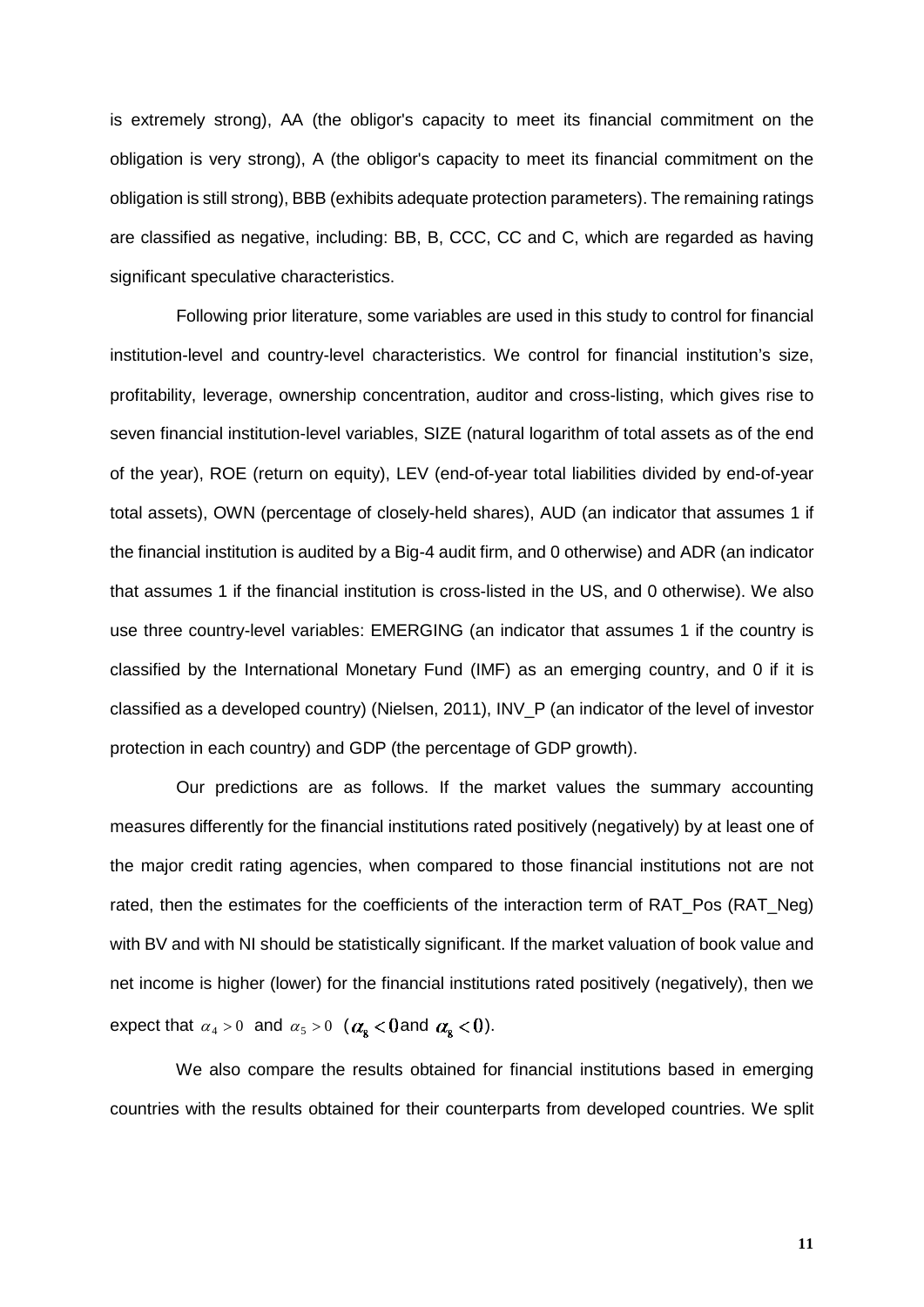the sample into two sub-groups of financial institutions (from emerging *vs* developed countries) and we estimate Equation (2) separately for each of them.

### **4. Results**

#### *4.1. Descriptive statistics and correlations*

Table 2 presents the descriptive statistics for the entire sample as well as for three sub-samples of 225 financial institution-year observations rated positively (RAT\_Pos), 71 financial institution-year observations rated negatively (RAT\_Neg), and 261 financial institution-year observation not rated by any of the two major credit rating agencies.

#### Table 2 here

When comparing the sub-group of financial institutions rated positively with the subgroup of financial institutions not rated, we find that for all the variables (except OWN) medians are higher for the group of positively rated financial institutions. Untabulated results for the equality of means parametric t-test show that the mean values are statistically different for all the variables, except Price, BV, NI and INV\_P.

When comparing the sub-group of financial institutions rated negatively with the subgroup of financial institutions not rated, we find that for all the variables (except SIZE and ROE) medians are lower for the group of negatively rated financial institutions. Untabulated results for the equality of means parametric t-test show that the mean values are statistically different for all the variables, except INV\_P and GDP.

Table 3 shows correlations for the continuous variables included in the regression equations (due to its discrete nature and limited range, we did not include dummy variables in the Pearson correlation analysis). Consistent with established results in the accounting literature, the market value of equity is positively and statistically related with BV, NI and SIZE. The independent continuous variables included in the regressions, whilst showing some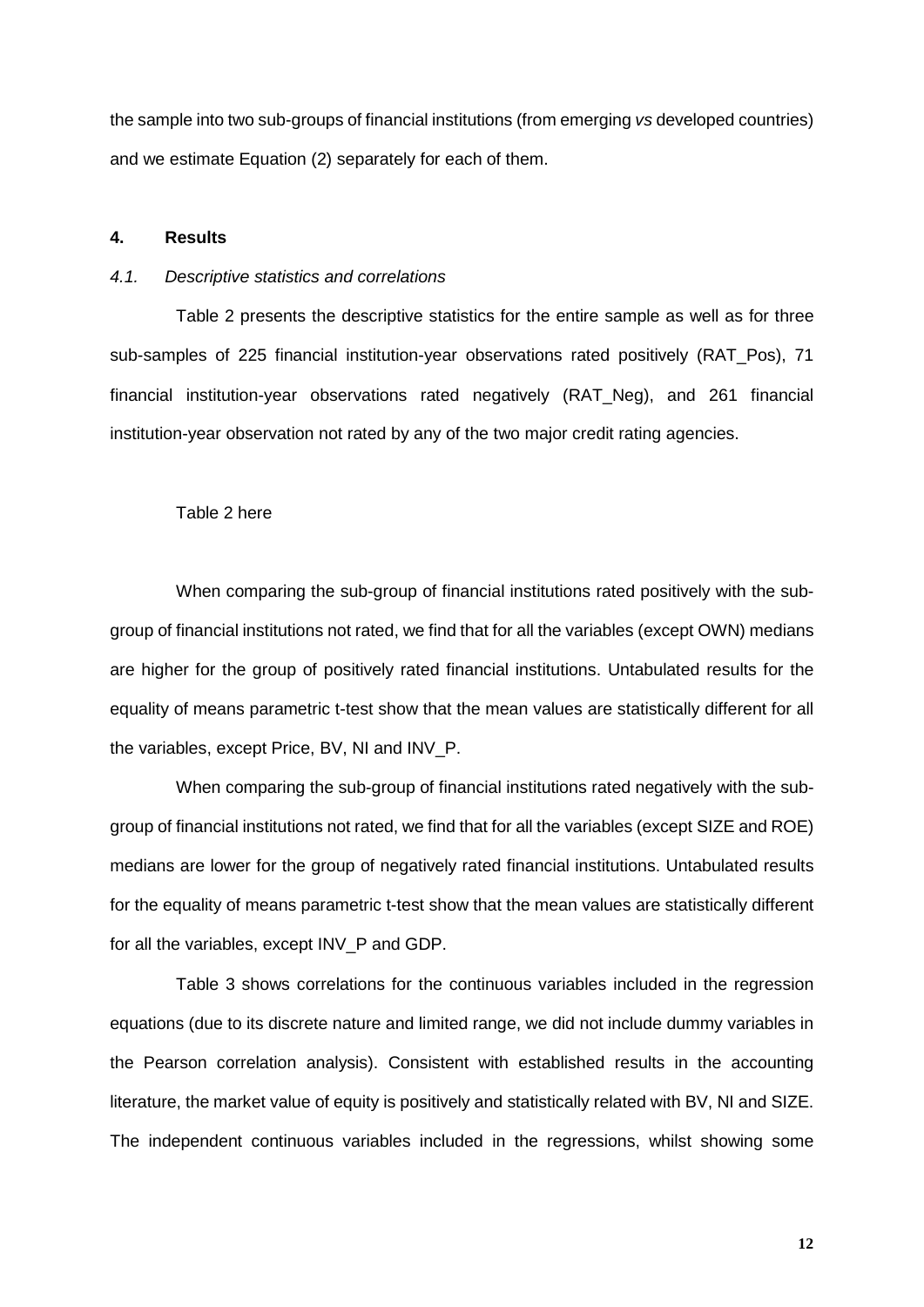indications of collinearity, have no pairwise correlation coefficients in excess of 0.80, indicating that the threat of multicollinearity is limited.

#### Table 3 here

### *4.2. Regression results*

Table 4 presents regression statistics resulting from the OLS estimation of Equation (2). The regression considered in the first column (C1) includes all the financial institutions, while in the other two columns only financial institutions from developed (C2) and emerging (C3) countries are considered. In all the columns, the coefficients estimates for the accounting summary measures are statistically significant and they have the expected sign, i.e., the BV and NI coefficients estimates are both positive.

#### Table 4 here

Regarding the regression for all the financial institutions considered together (C1), the findings indicate that the market values differently the net income of financial institutions rated by a major credit rating agency. When we permit the coefficients of BV and NI to depend on the type of financial institution in terms of ratings, the results indicate that the coefficient estimate for the interaction term of RAT\_Pos (RAT\_neg) with NI is positive (negative) and statistically significant, which means that on average the net income of financial institutions rated positively (negatively) by a major credit rating agency has a higher (lower) valuation by the market.

We find supporting evidence for the two hypotheses presented above. There is a statistically significant negative valuation by the market of financial institutions with negative ratings and a positive valuation of similar institutions with positive ratings. This is not entirely in accordance with the findings of the majority of studies on the information content of credit ratings (Holthausen and Leftwich, 1986; Cornell et al., 1989; Hand, Holthausen, and Leftwich,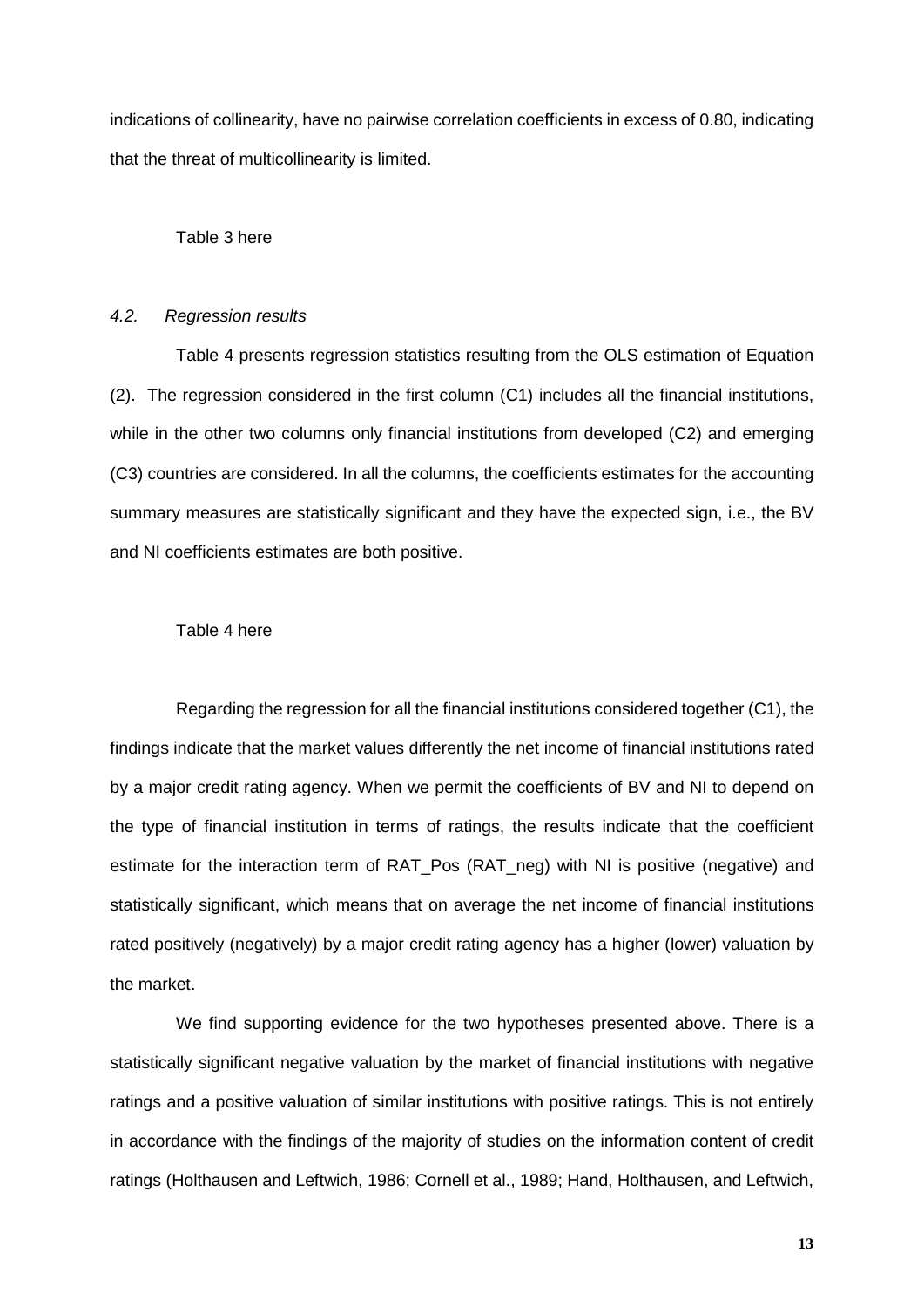1992; Goh and Ederington, 1993; Barron et al., 1997; Ederington and Goh, 1998; Dichev and Piotroski, 2001; Jorion et al., 2005; Matolcsy and Lianto, 2005; Choy et al., 2006; Poon and Chang, 2008; Chou, 2013), which suggest that only bad news have an impact on the market.

In this respect, our findings are consistent with those of Elayan et al. (2003) and Abad-Romero and Robles-Fernández (2007), who find that the New Zealand and Spanish stock markets, respectively, react significantly to both negative and positive announcements. These authors conclude that small markets, such as the case of the Spanish and the New Zealand markets, behave in a different way than large markets. Investors in these small markets are found to have higher sensitivity to good news than those in larger markets like the U.S., U.K., and Australia. Elayan et al. (2003) conclude that credit ratings assume greater importance or are more valuable to the interested parties in small markets. Our sample does not include firms from the largest market, the North American, and includes firms from many small markets, such as the case of the Spanish, the Portuguese, or the Israeli, in the case of developed economies, and the majority of the markets from emerging economies. Thus, our finds offer some sort of corroboration to the findings of these researches on small markets.

However, it may be the case that the reasoning presented above is not true for all small markets. For example, Afik et al. (2014) analyze the case of the Israeli market and find that except for downgrades in 2008-2009 the rating announcements have no information value. They conclude that the market internalizes most of the information prior to the rating announcements. This may be explained by the characteristics of the market, which include the existence of a dominant banking system, "being highly centralized, and highly influenced by control pyramids" (Afik et al., 2014, p. 67). Moreover, it is "a home biased investment sentiment and the culture is of a small market ("everybody knows everybody else")" (ibid.).

Our findings suggest that in the case of emerging markets the picture is more or less similar to that of the Israeli market. Our findings for financial institutions from developed countries are consistent with those found for all the financial institutions considered together (Table 4). However, when the emerging countries are analyzed separately (Table 4), only positive ratings affect the market valuation of accounting numbers. It seems that, in these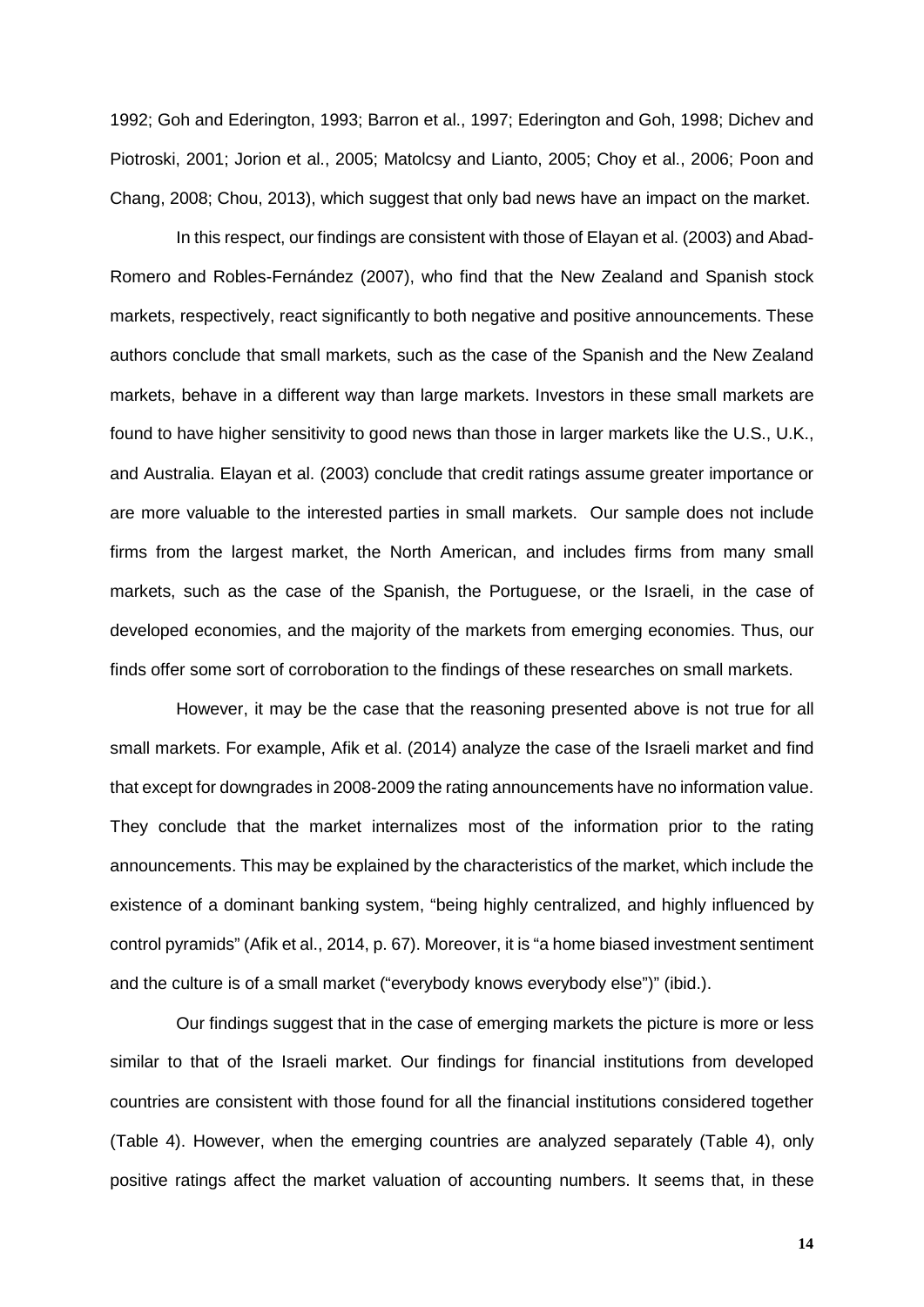countries, a negative rating is not so penalized by the market. It seems that, similar to what happens in the case of the Israeli market, which, given its characteristics, may be more similar to those of emerging economies that to those of more developed economies, "the relative advantage of rating agencies, stemming from their access to private and internal client information, might diminish" (Afik et al., 2014, p. 67).

## *5. Conclusions*

Our results provide evidence that the market values differently the net income of financial institutions rated by a major credit rating agency. Our results support the view that accounting measures alone have only a limited ability to communicate a firm's value to investors. They are consistent with those of studies on the capital market effects of credit ratings (Holthausen and Leftwich, 1986; Goh and Ederington, 1993; Dichev and Piotroski, 2001; Matolcsy and Lianto, 2005; An and Chang, 2008; Chan and Lo, 2011; Chou, 2013; Poon et al., 2013; Leventis et al., 2014). They are also consistent with the idea that credit ratings are useful in reducing value uncertainty of the issuing firms and in mitigating information asymmetry in capital markets (An and Chang, 2008; Chan and Lo, 2011; Poon et al., 2013).

Our findings are consistent with those of previous literature on the value relevance of other non-financial information unrelated to credit ratings (Matolcsy and Wyatt, 2008; Rajgopal *et al.*, 2003; Lourenço et al., 2014, Clarkson et al., 2015). We extend their conclusions to the issue of credit ratings. We find that the market values differently the net income of financial institutions rated by a major credit rating agency, both in the case of positive ratings and in the case of negative ratings. This is not entirely consistent with most of the information content literature that finds that only bad news have an impact on the market (e.g. Holthausen and Leftwich, 1986; Goh and Ederington, 1993; Dichev and Piotroski, 2001; Matolcsy and Lianto, 2005; Choy et al., 2006). We find that positive ratings have an impact in valuation both in developed and emerging countries, and that in the case of emerging countries negative ratings do not impact market valuation significantly. This study provides evidence that small markets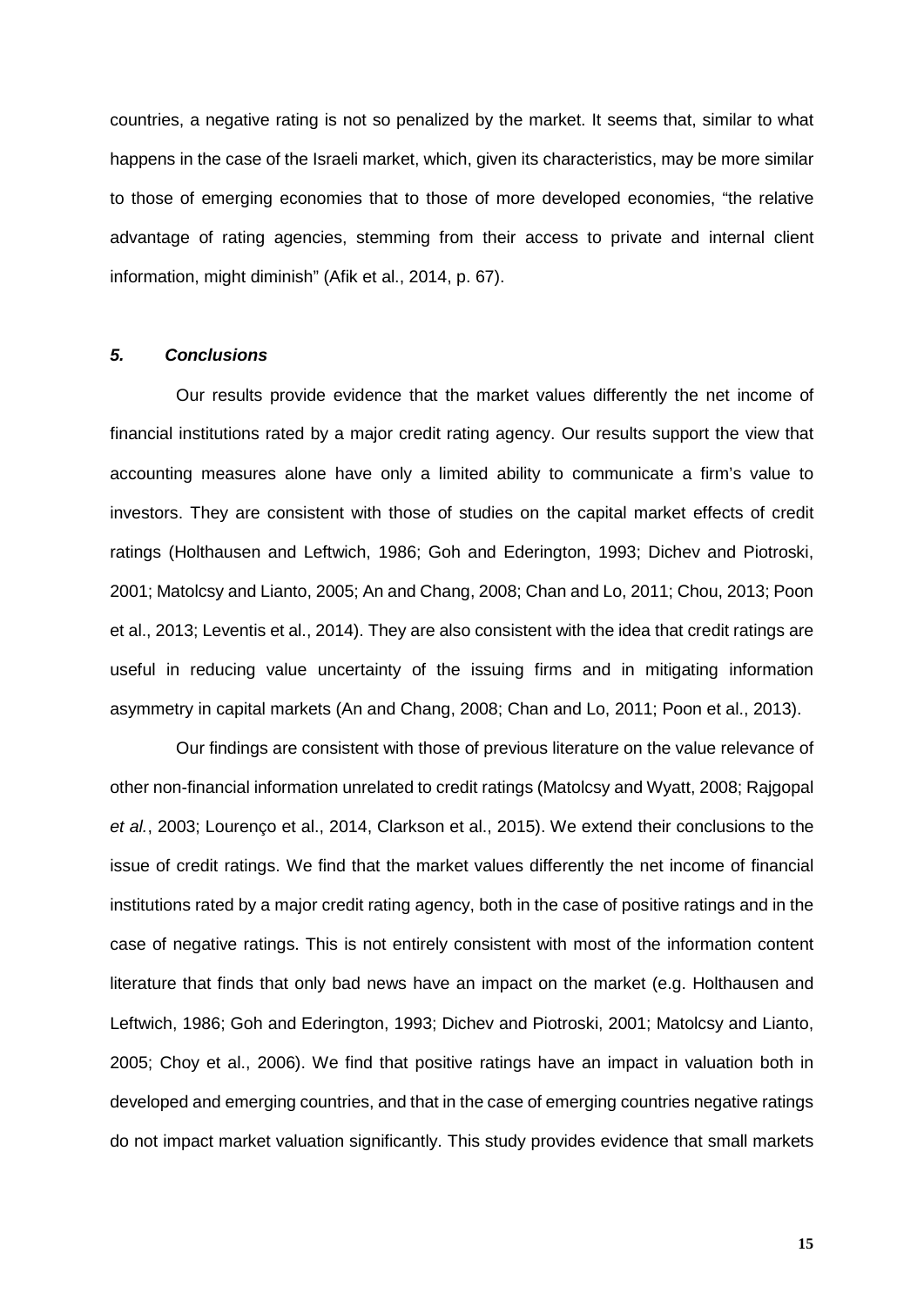benefit from the certification provided by international CRA and that these agencies provide valuable information to investors in such markets.

This study is not without limitations. First, our sample includes only financial institutions that are listed on a stock exchange, because of data availability. Second, it includes only financial institutions from countries that have already adopted IFRS. This means that banks from the United States, which are very important in the context of the global economy, are not included in the sample because this country has not yet adopted IFRS. Future research could address these limitations.

### **6. References**

- Afik, Z., Feinstein, I. and Galil, K. (2014). "The (un)informative value of credit rating announcements in small markets", *Journal of Financial Stability*, Vol. 14, pp. 66-80.
- Amir, E. and Lev, B. (1996), "Value-relevance of nonfinancial information: the wireless communications industry", *Journal of Accounting and Economics*, Vol. 22, No. 1–3, pp. 3-30.
- An, H. and Chan, K. (2008), "Credit Ratings and IPO Pricing", *Journal of Corporate Finance*, Vol. 14, No. 5, pp. 584-595.
- Barron, M., Clare, A. and Thomas, S. (1997), "The effect of bond rating changes and new ratings on UK stock returns", *Journal of Business Finance and Accounting*, Vol. 24, pp. 497- 509.
- Barth, M. E., Beaver, W. H. and Landsman, W. R. (2001), "The relevance of the value relevance literature for financial accounting standard setting: another view", *Journal of Accounting and Economics*, Vol. 31, pp. 77-104.
- Berthelot, S., Coulmont, M. and Serret, V. (2012), "Do Investors Value Sustainability Reports? A Canadian Study", *Corporate Social Responsibility and Environmental Management*, Vol. 19, No. 6, pp. 355-363.
- Brounen, D., de Jong, A. and Koedijk, K. (2004), "Corporate Finance in Europe: Confronting Theory with Practice", *Financial Management*, Vol. 33, No. 4, pp. 71–101.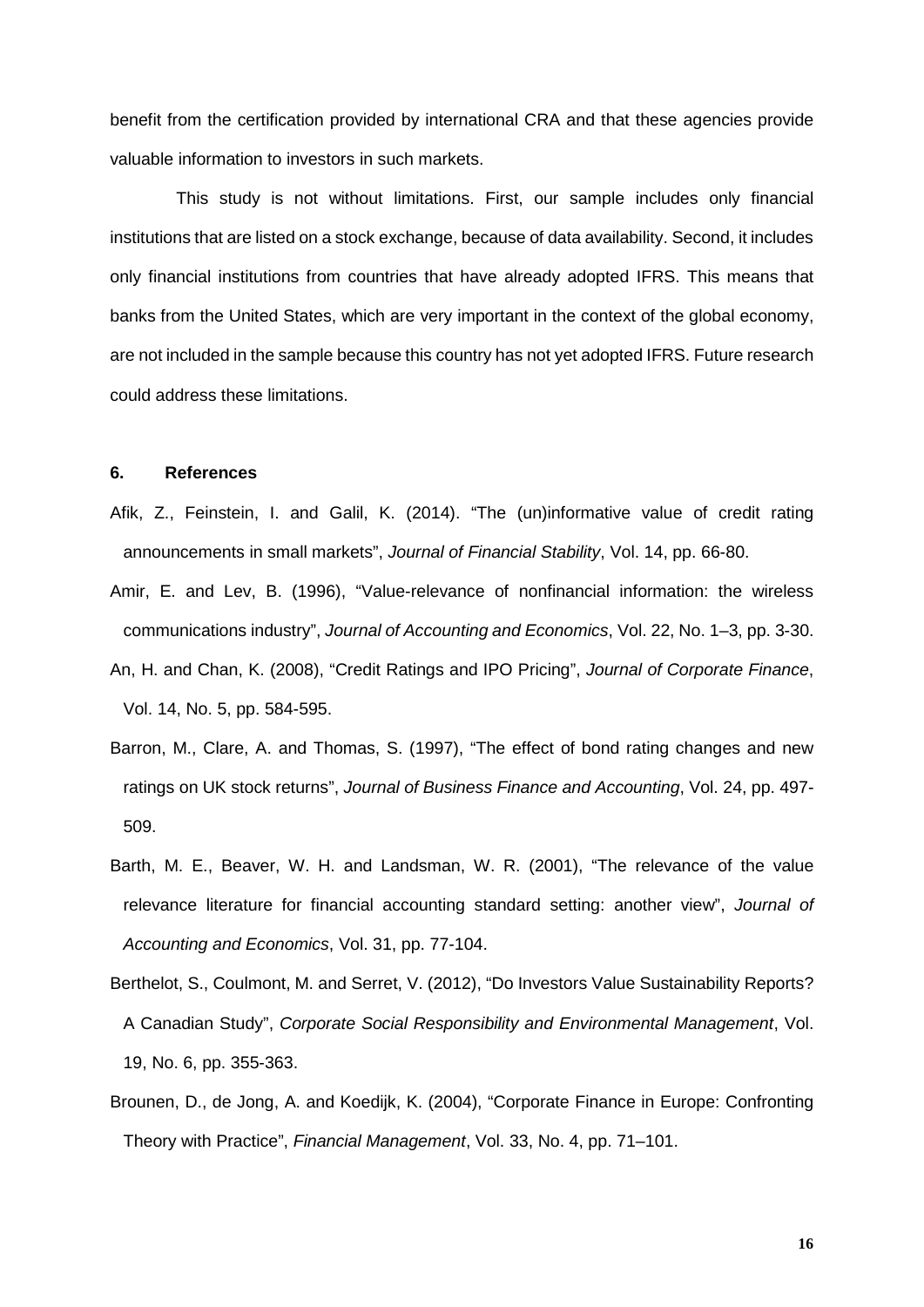- Carnevale, C. and Mazzuca, M. (2014), "Sustainability report and bank valuation: evidence from European stock markets", *Business Ethics: A European Review*, Vol. 23, No. 1, pp. 69- 90.
- Chou, T.-K. (2013), "Information content of credit ratings in pricing of future earnings", *Review of Quantitative Finance and Accounting*, Vol. 40, pp. 217-250.
- Choy, E., Gray, S. and Ragunathan, V. (2006), "Effect of Credit Rating Changes on Australian Stock Returns", *Accounting and Finance*, Vol. 46, pp. 755-769.
- Chung, K., Frost, C. A. and Kim, M. (2012) "Characteristics and Information Value of Credit Watches", *Financial Management*, Vol. 41, No. 1, pp. 119-158.
- Clarkson, P. M., Li, Y., Pinnuck, M. and Richardson, G. D. (2015), "The Valuation Relevance of Greenhouse Gas Emissions under the European Union Carbon Emissions Trading Scheme", *European Accounting Review*, Vol. 24, No. 3, pp. 551-580.
- Cornell, B., Landsman, W. and Shapiro, A. (1989), "Cross-sectional regularities in the response of stock prices to bond rating changes", *Journal of Accounting, Auditing, and Finance*, Vol. 4, pp. 460-479.
- Dichev, I. D., and Piotroski, J. D. (2001), "The long-run stock returns following bond ratings changes", *Journal of Finance*, Vol. 56, pp. 173-203.
- Ederington, L. H. and Goh, J. C. (1998), "Bond rating agencies and stock analysts: who knows what when?", *Journal of Financial and Quantitative Analysis*, Vol. 33, pp. 569-585.
- Elayan, F. A., Hsu, W. H. and Meyer, T. O. (2001), "The informational content of credit rating announcement for share prices in a small markets", *Journal of Economics and Finance*, Vol. 27, No. 3, pp. 337-356.
- Frost, C. A. (2007), "Credit rating agencies in capital markets: a review of research evidence on selected criticisms of the agencies", *Journal of Accounting, Auditing, and Finance*, Vol. 22, pp. 469-492.
- Goh, J. C. and Ederington, L. H. (1993), "Is a bond rating downgrade bad news, good news or no news for stockholders?", *Journal of Finance*, Vol. 48, pp. 2001-2008.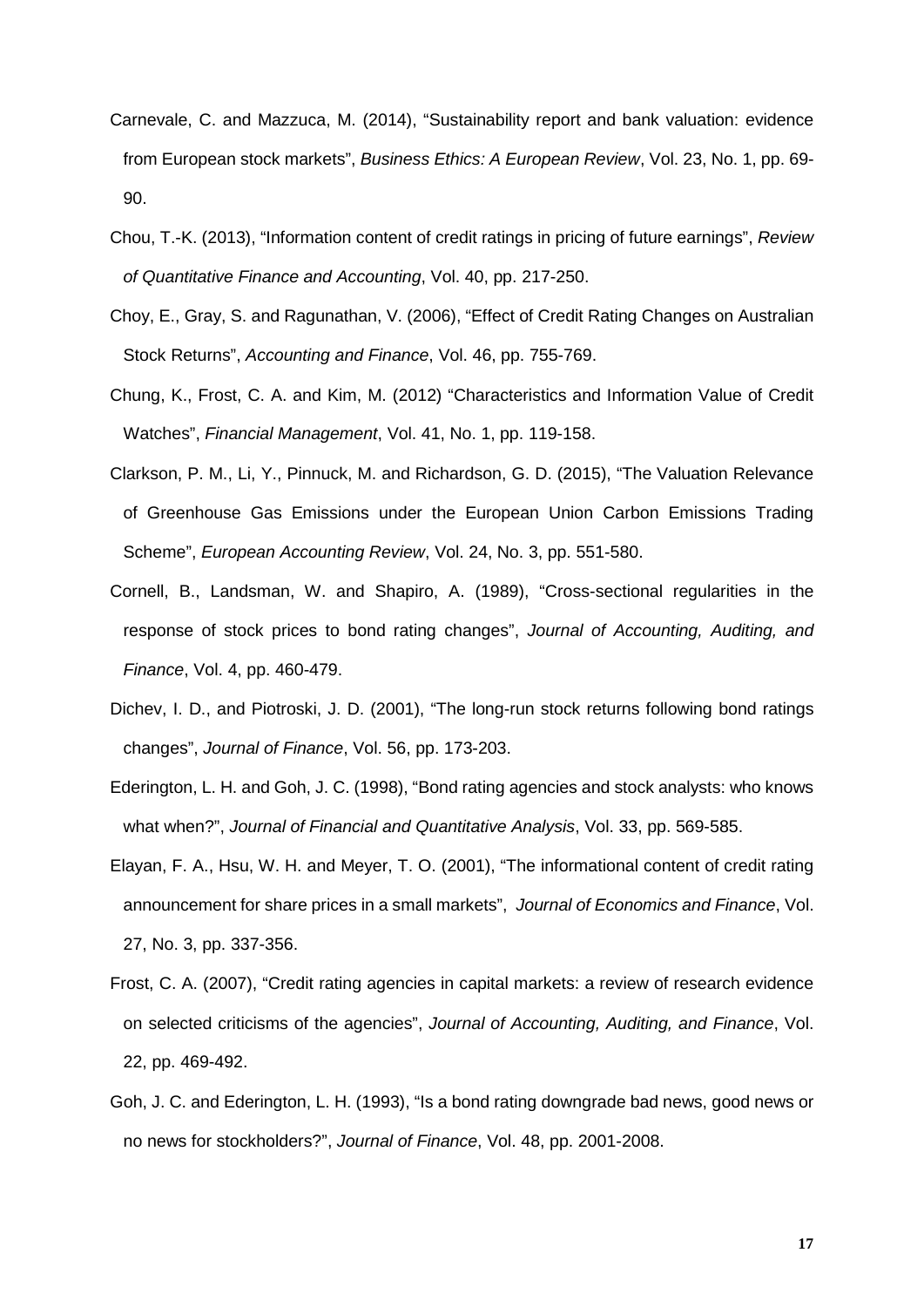- Graham, J. R. and Harvey, C. R. (2001), "The theory and practice of corporate finance: Evidence from the field", *Journal of Financial Economics*, Vol. 60, pp. 187-243.
- Gropp, R. and Richards, A. J. (2001), "Rating Agency Actions and the Pricing of Debt and Equity of European Banks: What Can We Infer About Private Sector Monitoring of Bank Soundness?", *Economic Notes*, Vol. 30, No. 3, pp. 373-398.
- Han, S. H., Shin, Y. S., Reinhart, W. and Moore, W. (2009), "Market Segmentation Effects in Corporate Credit Rating Changes: The Case of Emerging Markets", *Journal of Financial Services Research*, Vol. 35, pp. 141-166.
- Hand, J. R. M., Holthausen, R. W. and Leftwich, R. W. (1992), "The effect of bond rating agency annoucements on bond and stock prices", *Journal of Finance*, Vol. 47, pp. 733-752.
- Holthausen, R. W. and Leftwich, R. W. (1986), "The effect of bond rating changes on common stock prices", *Journal of Financial Economics*, Vol. 17, pp. 57-89.
- Hubler, J., Louargant, C., Ory, J.-N. and Raimbourg, P. (2014), "Do rating agencies' decisions impact stock risks? Evidence from European markets", *The European Journal of Finance*, Vol. 20, No. 11, pp. 1008-1036.
- Jeon, D.-S. and Lovo, S. (2013), "Credit Rating Industry: a Helicopter Tour of Stylized Facts and Recent Theories", *International Journal of Industrial Organization*, Vol. 31, No. 5, pp. 643–651.
- Jorion, P., Liu, Z. and Shi, C. (2005), "Informational effects of regulation FD: Evidence from rating agencies" *Journal of Financial Economics*, Vol. 76, pp. 309-330.
- Johnston, D., Sefcik, S. and Soderstrom, N. (2008), "The Value Relevance of Greenhouse Gas Emissions Allowances: an Exploratory Study in the Related United States CO2 Market", *European Accounting Review*, Vol. 17, No. 4, pp. 747-764.
- Kisgen, D. J. (2006), "Credit Ratings and Capital Structure", *Journal of Finance*, Vol. 61, No. 3, pp. 1035-1072.
- Kliger, D. and Sarig, O. (2000), "The Information Value of Bond Ratings", *Journal of Finance,* Vol. 55, No. 6, pp. 2879-2902.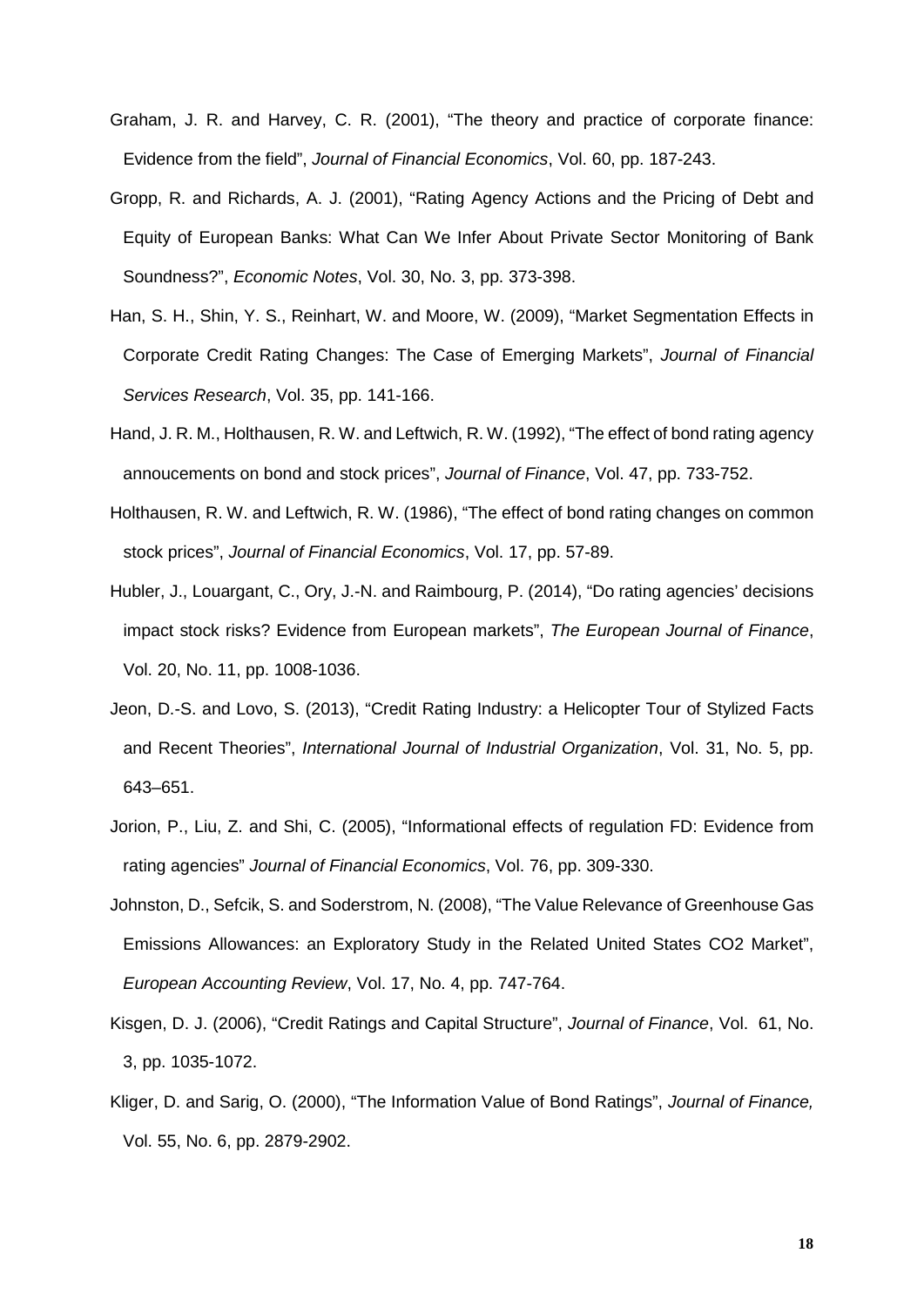- Leventis, S., Dasilas, A. and Owusu-Ansah, S. (2014), "The Effect of Timeliness and Credit Ratings on the Information Content of Earnings Announcements", *International Journal of the Economics of Business*, Vol. 21, No. 3, pp. 261-289.
- Li, J., Shin, Y. S. and Moore, W. T. (2006), "Reactions of Japanese markets to changes in credit ratings by global and local agencies", *Journal of Banking and Finance*, Vol. 30, pp. 1007-1021.
- Lourenço, I. C., Callen, J., Branco, M. C. and Curto, J. D. (2014), "The value relevance of reputation for sustainability leadership", *Journal of Business Ethics*, Vol. 119, pp. 17-28.
- Matolcsy, Z. P. and Lianto, T. (1995), "The incremental information content of bond rating revisions: the Australian evidence", *Journal of Banking and* Finance, Vol. 19, pp. 891-902.
- Matolcsy, Z. and Wyatt, A. (2008), "The Association between Technological Conditions and the Market Value of Equity", *The Accounting Review* , Vol. 83, No. 2, pp 479-518.
- Matousek, R. and Stewart, C. (2009), "A note on ratings of international banks", *Journal of Financial Regulation and Compliance*, Vol. 17, No. 2, pp. 146-155.
- Murcia, F. C. S., Murcia, F. D.-R. and Borba, J. A. (2013), "The Informational Content of Credit Ratings in Brazil: An Event Study", *Revista Brasileira de Finanças*, Rio de Janeiro, Vol. 11, No. 4, pp. 503–526.
- Nielsen, L (2011), "Classifications of countries based on their level of development: How it is done and how it could be done", *IMF Working Paper* WP/11/31, Washington, International Monetary Fund.
- Ohlson, J. (1995), "Earnings, book values, and dividends in equity valuation", *Contemporary Accounting Research*, Vol. 11, No. 2, pp. 661-687.
- Packer, F. and Tarashev, N. (2011), "Rating methodologies for banks", *BIS Quarterly Review*, June 2011, pp. 39-52.
- Poon, W. P. H. and Chan, K. C. (2008), "An empirical examination of the informational content of credit ratings in China", *Journal of Business Research*, Vol. 61, pp. 790-797.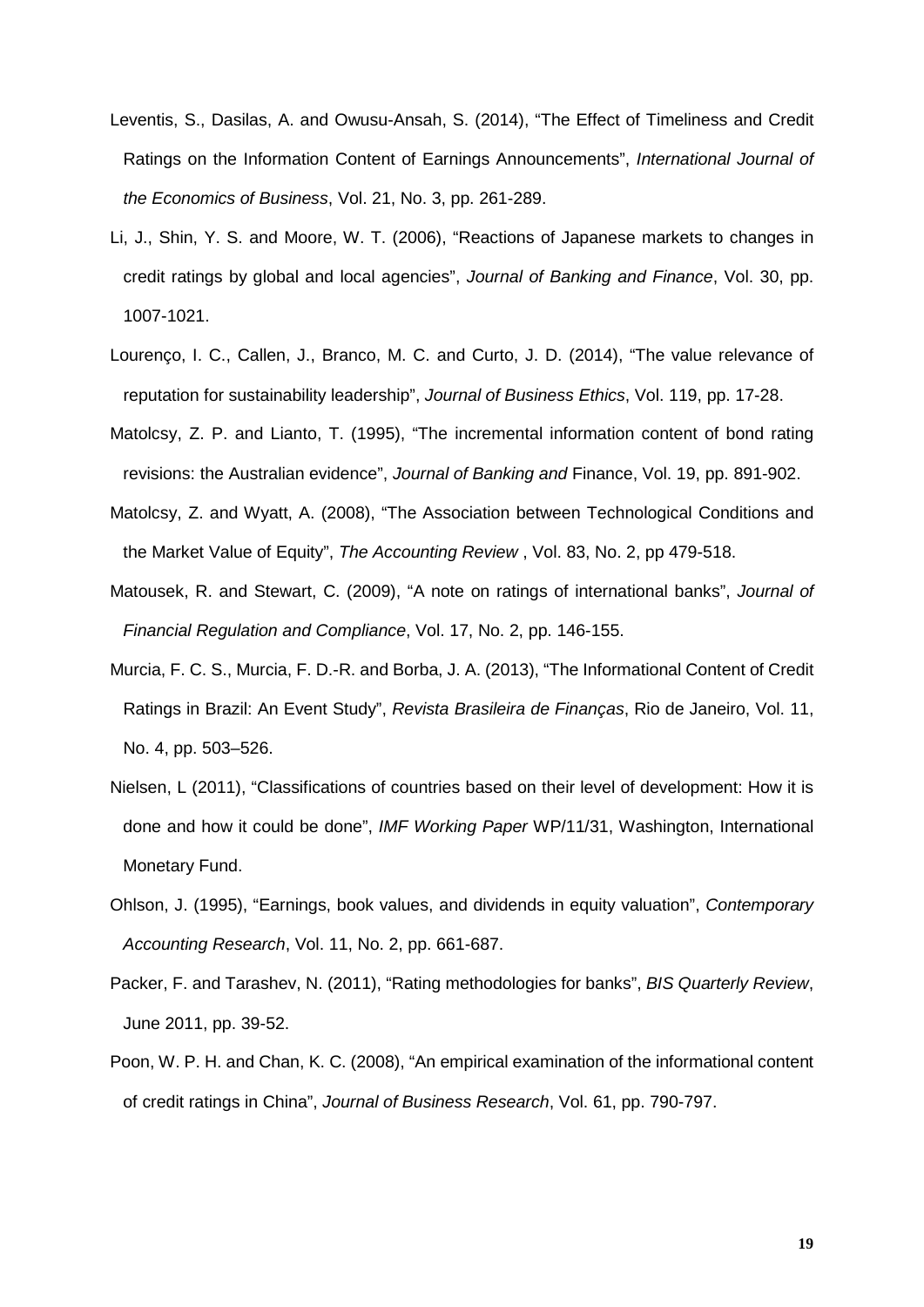- Poon, W. P. H., Chan, K. C. and Firth, M. A. (2013), "Does having a credit rating leave less money on the table when raising capital? A study of credit ratings and seasoned equity offerings in China", *Pacific-Basin Finance Journal*, Vol. 22, pp. 88-106.
- Rajgopal, S., Venkatachalam, M. and Kotha S. (2003), "The Value Relevance of Network Advantages: the Case of E-Commerce Firms", *Journal of Accounting Research*, Vol. 41, No. 1, pp. 135-162.
- Rhee, J. (2014), "On Duopoly and Compensation Games in the Credit Rating Industry", *Northwestern University Law Review*, Vol. 108, No. 1, pp. 85-137.
- Sievers, S., Mokwa, C. F. and Keienburg, G. (2013), "The Relevance of Financial versus Non-Financial Information for the Valuation of Venture Capital-Backed Firms", *European Accounting Review*, Vol. 22, No. 3, pp. 467-511.
- Tang, T. T. (2009), "Information asymmetry and firms credit market access: Evidence from
- Moody's credit rating format refinement", *Journal of Financial Economics*, Vol. 93, pp. 325- 351.
- Wyatt, A. (2008), "What financial and non-financial information on intangibles is valuerelevant? A review of the evidence", *Accounting and Business Research*, Vol. 38, No. 3, pp. 217-256.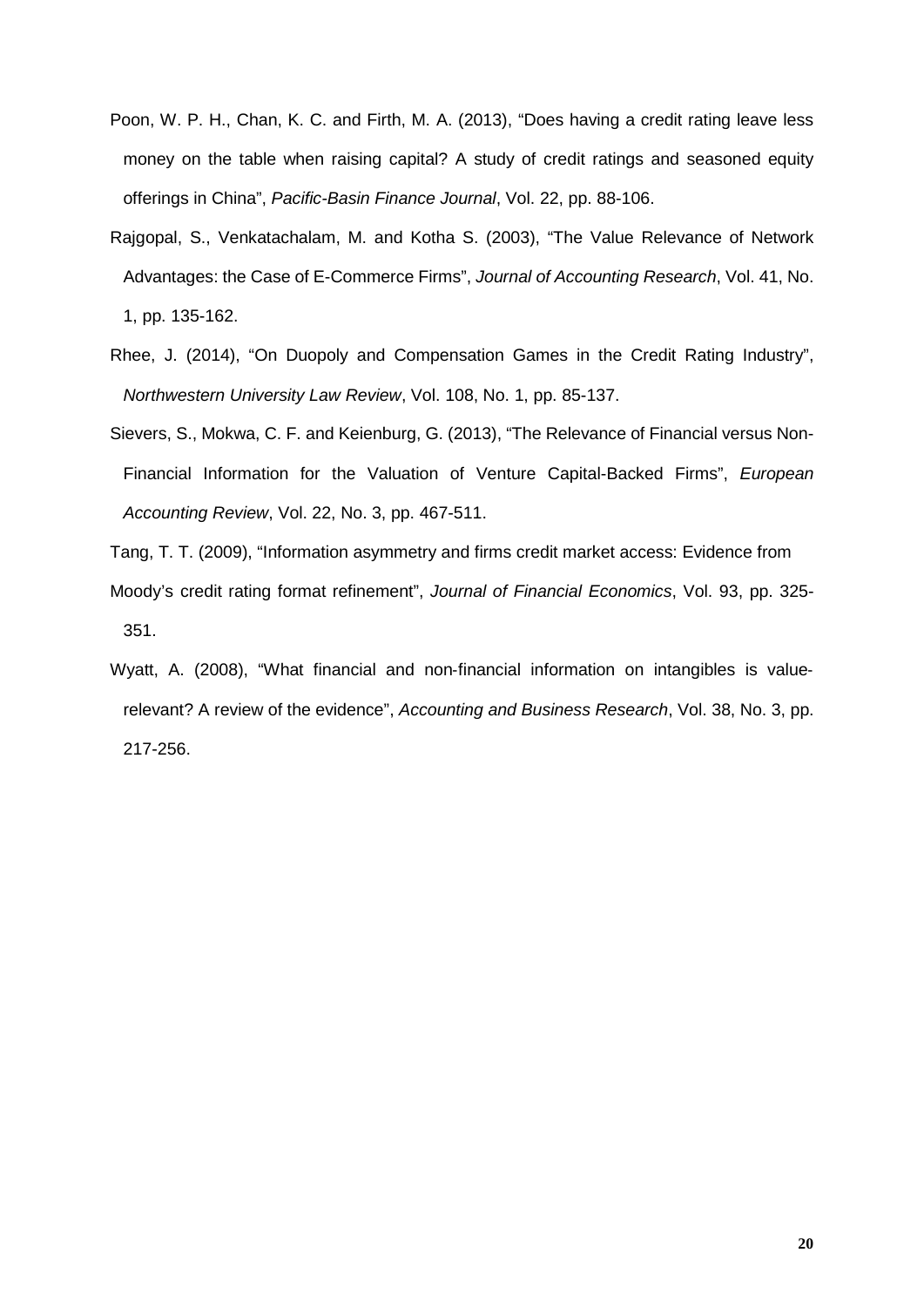|                                   | RAT_Pos          | RAT_Neg          | No_Rat         | All firms      |
|-----------------------------------|------------------|------------------|----------------|----------------|
| <b>Developed Countries</b>        |                  |                  |                |                |
| Australia                         | 16               | $\boldsymbol{0}$ | 2              | 18             |
| Austria                           | $\overline{4}$   | 0                | 10             | 14             |
| Belgium                           | $\mathbf{0}$     | $\overline{0}$   | $\overline{c}$ | $\overline{2}$ |
| Canada                            | 12               | 0                | 8              | 20             |
| Cyprus                            | $\overline{0}$   | $\overline{4}$   | $\overline{2}$ | 6              |
| Denmark                           | $\overline{4}$   | 0                | 34             | 38             |
| Germany                           | 8                | $\overline{0}$   | 20             | 28             |
| Finland                           | $\overline{4}$   | 0                | 2              | 6              |
| France                            | 18               | $\overline{0}$   | 19             | 37             |
| Greece                            | $\boldsymbol{0}$ | 8                | $\overline{4}$ | 12             |
| Ireland                           | $\mathbf{0}$     | $\mathfrak{2}$   | $\overline{0}$ | 2              |
| Israel                            | 10               | 0                | 6              | 16             |
| Italy                             | 6                | 8                | 16             | 30             |
| Korea                             | 8                | $\boldsymbol{0}$ | 6              | 14             |
| Luxemburg                         | $\mathbf{0}$     | $\overline{0}$   | $\overline{c}$ | 2              |
| <b>Netherlands</b>                | $\overline{4}$   | 0                | $\overline{0}$ | $\overline{4}$ |
| Norway                            | 16               | $\overline{0}$   | 28             | 44             |
| Portugal                          | $\boldsymbol{0}$ | $\overline{4}$   | $\overline{c}$ | 6              |
| Spain                             | $\overline{4}$   | 5                | $\overline{2}$ | 11             |
| Sweden                            | 8                | $\boldsymbol{0}$ | $\overline{0}$ | 8              |
| Switzerland                       | 12               | $\boldsymbol{0}$ | 8              | 20             |
| $\ensuremath{\mathrm{UK}}\xspace$ | 10               | $\overline{c}$   | $\overline{c}$ | 14             |
|                                   | 144              | 33               | 175            | 352            |
| <b>Emerging Countries</b>         |                  |                  |                |                |
| <b>Brazil</b>                     | 20               | 12               | $\overline{4}$ | 36             |
| Chile                             | 8                | $\boldsymbol{0}$ | 6              | 14             |
| Croacia                           | $\boldsymbol{0}$ | 0                | $\overline{4}$ | $\overline{4}$ |
| Kuwait                            | 16               | $\overline{0}$   | $\overline{4}$ | 20             |
| Oman                              | $\overline{4}$   | $\boldsymbol{0}$ | $\,8\,$        | 12             |
| Poland                            | 13               | $\overline{4}$   | 14             | 31             |
| Philipines                        | 6                | 6                | 16             | 28             |
| Russia                            | $\boldsymbol{0}$ | 12               | 12             | 24             |
| South Africa                      | 6                | $\sqrt{2}$       | $\overline{4}$ | $12\,$         |
| Turquey                           | $\,8\,$          | $\sqrt{2}$       | 14             | 24             |
|                                   | 81               | 38               | 86             | 205            |
| <b>All Countries</b>              | 225              | 71               | 261            | 557            |

### **TABLE 1**

**Sample composition**

Column RAT\_Pos includes the number of firms rated positively by the Moddy's or by the Standard and Poor's. Column RAT\_Neg includes the number of firms rated negatively by the Moddy's or by the Standard and Poor's; Column No\_RAT includes the number of firms not rated either by the Moddy's or by the Standard and Poor's.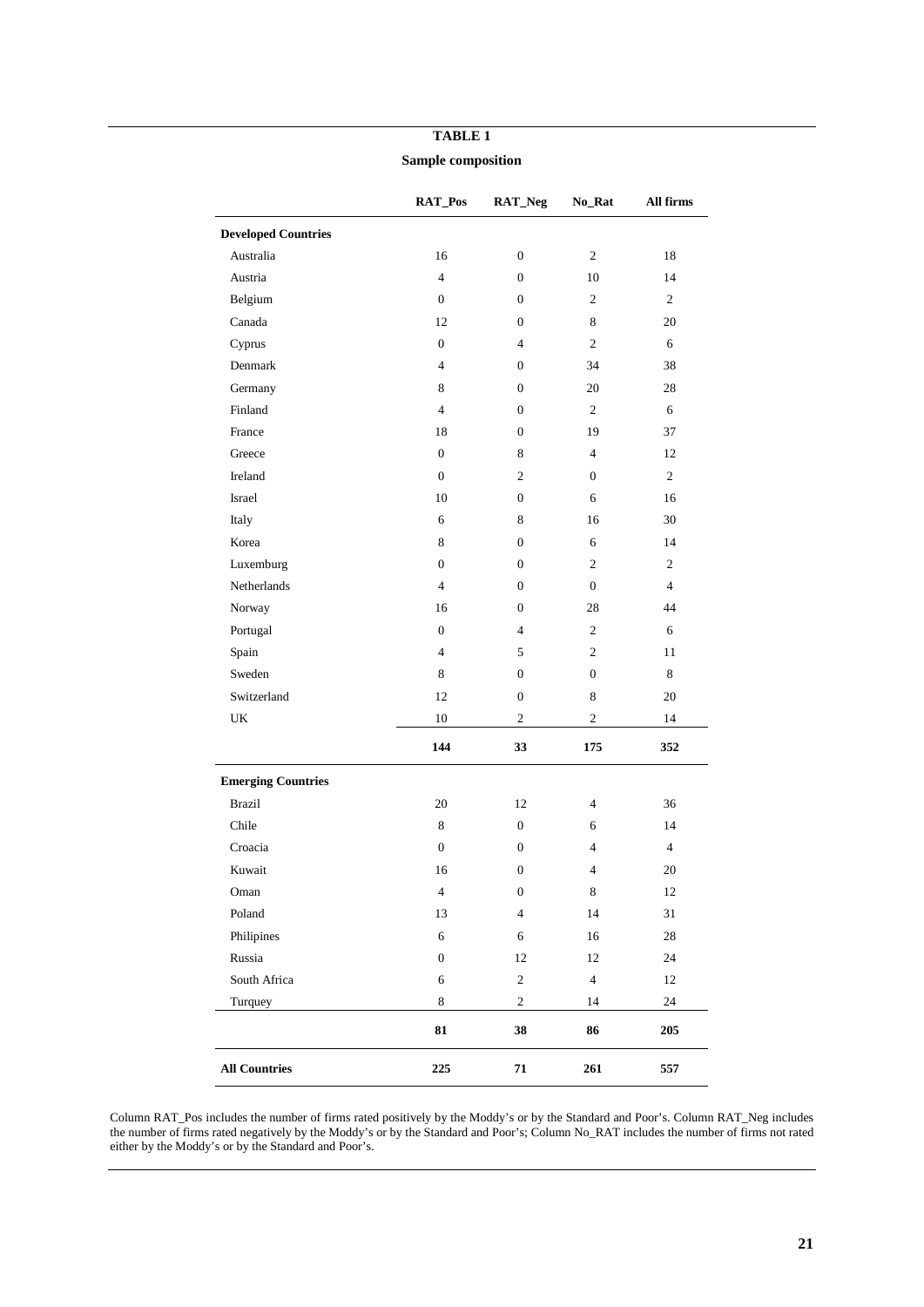## **TABLE 2 Descriptive statistics**

|                                    | Mean     | Median | <b>SD</b> |
|------------------------------------|----------|--------|-----------|
| All Firms $(n = 557)$              |          |        |           |
| MV                                 | 14.354   | 6.524  | 19.789    |
| ${\rm BV}$                         | 23.385   | 7.005  | 50.944    |
| $_{\rm NI}$                        | 1.335    | 0.477  | 3.254     |
| <b>SIZE</b>                        | 16.487   | 16.440 | 2.311     |
| <b>ROE</b>                         | 0.116    | 0.077  | 1.606     |
| <b>LEV</b>                         | 0.904    | 0.920  | 0.088     |
| <b>OWN</b>                         | 0.412    | 0.354  | 0.328     |
| $INV_P$                            | 6.276    | 6.300  | 0.808     |
| <b>GDP</b>                         | 1.630    | 1.670  | 2.647     |
| <b>AUD</b>                         | 0.901    |        |           |
| ADR                                | 0.145    |        |           |
| Firms rated positively $(n = 225)$ |          |        |           |
| MV                                 | 17.547   | 9.305  | 21.842    |
| BV                                 | 23.329   | 8.665  | 48.935    |
| N <sub>I</sub>                     | 1.659    | 0.759  | 3.212     |
| <b>SIZE</b>                        | 17.908   | 17.518 | 1.896     |
| <b>ROE</b>                         | 0.089    | 0.090  | 0.073     |
| <b>LEV</b>                         | 0.918    | 0.929  | 0.061     |
| <b>OWN</b>                         | 0.367    | 0.257  | 0.323     |
| $INV_P$                            | 6.366    | 6.300  | 0.738     |
| <b>GDP</b>                         |          |        |           |
|                                    | 2.274    | 1.920  | 2.405     |
| <b>AUD</b><br><b>ADR</b>           | 0.947    |        |           |
|                                    | 0.240    |        |           |
| Firms rated negatively $(n = 71)$  |          |        |           |
| MV                                 | 3.553    | 1.462  | 5.315     |
| BV                                 | 3.918    | 1.389  | 10.221    |
| $_{\rm NI}$                        | $-0.387$ | 0.050  | 3.090     |
| <b>SIZE</b>                        | 16.679   | 16.431 | 1.606     |
| <b>ROE</b>                         | 0.440    | 0.070  | 4.503     |
| LEV                                | 0.905    | 0.908  | 0.065     |
| <b>OWN</b>                         | 0.382    | 0.340  | 0.320     |
| $\text{INV\_P}$                    | 6.023    | 6.300  | 0.853     |
| GDP                                | 0.509    | 1.320  | 3.150     |
| <b>AUD</b>                         | 0.958    |        |           |
| ADR                                | 0.254    |        |           |
| Firms not rated $(n = 261)$        |          |        |           |
| MV                                 | 14.539   | 7.030  | 19.445    |
| BV                                 | 28.728   | 8.659  | 57.677    |
| NI                                 | 1.524    | 0.426  | 3.201     |
| <b>SIZE</b>                        | 15.209   | 15.282 | 2.055     |
| <b>ROE</b>                         | 0.050    | 0.067  | 0.146     |
| LEV                                | 0.891    | 0.913  | 0.108     |
| <b>OWN</b>                         | 0.458    | 0.420  | 0.329     |
| $INV_P$                            | 6.268    | 6.700  | 0.840     |
| GDP                                | 1.380    | 0.650  | 15.282    |
| <b>AUD</b>                         | 0.847    |        |           |
| ADR                                | 0.034    |        |           |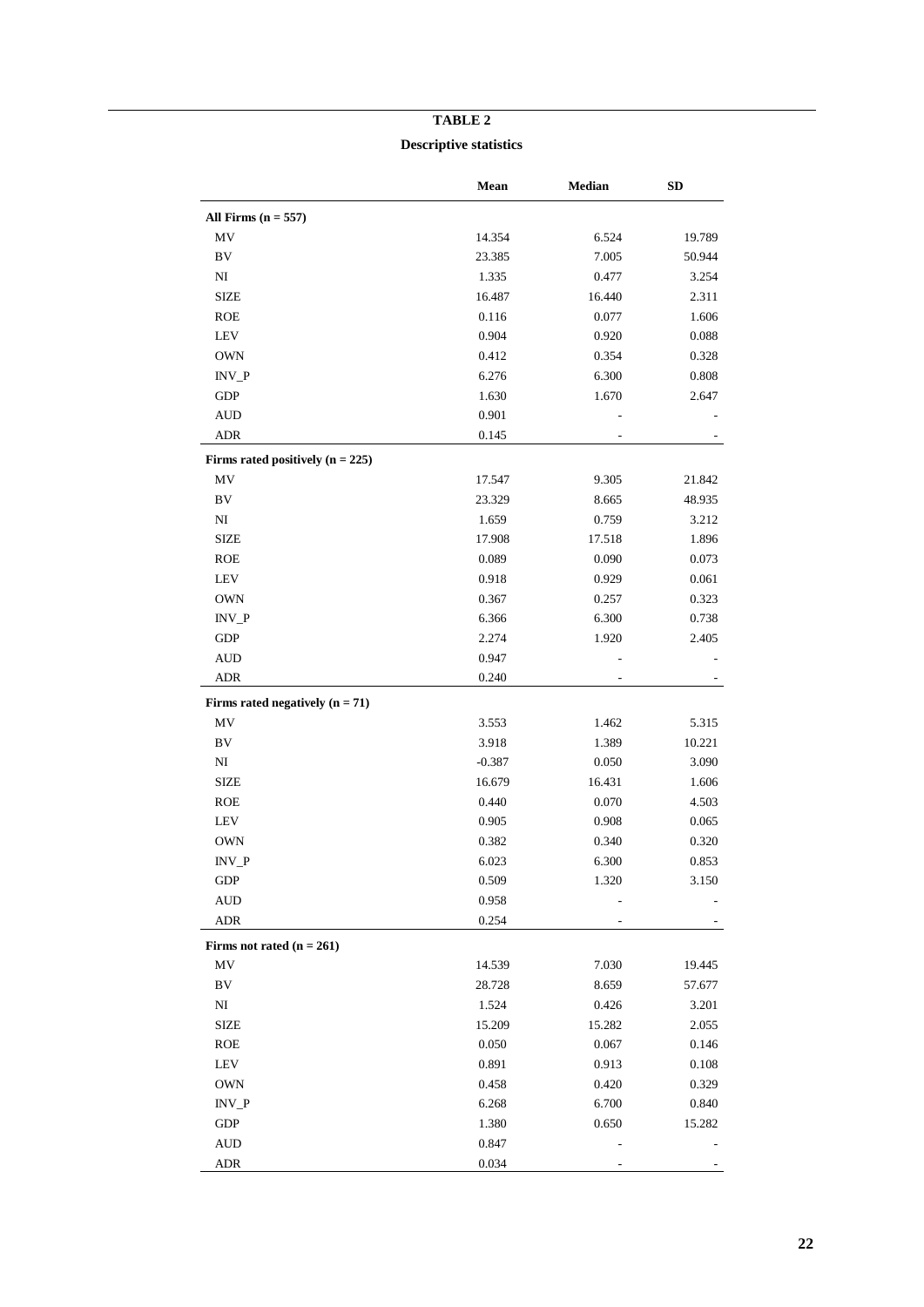*MV* is the market price at the fiscal year-end; *BV* is the book value of equity as of the end of the year; *NI* is the net income of the year; *SIZE* is the natural logarithm of total assets as of the end of the year; *ROE* is the return on equity; *LEV* is end-of-year total liabilities divided by endof-year market capitalization; *OWN* is percentage of closely held shares as disclosed in the Worldscope database; *AUD* is an indicator that assumes 1 if the firm is audited by a Big-4 audit firm, and 0 otherwise; *ADR* is an indicator that assumes 1 if the firm is cross-listed in the US, and 0 otherwise; INV\_P is an indicator of the level of investor protection in each country, where a higher value means a lower level of investor protection; GDP is the percentage of GDP growth in each country.

## **TABLE 3**

#### **Correlation matrix**

|              | MV          | BV          | N <sub>I</sub>           | <b>SIZE</b> | <b>ROE</b> | <b>LEV</b>  | <b>OWN</b>  | <b>INV P</b> |
|--------------|-------------|-------------|--------------------------|-------------|------------|-------------|-------------|--------------|
| MV           | -1          |             |                          |             |            |             |             |              |
| BV           | $0.754***$  |             | $\overline{\phantom{a}}$ | ۰           |            | ۰           |             |              |
| NI           | $0.793***$  | $0.814***$  | 1                        | ۰           |            |             |             |              |
| <b>SIZE</b>  | $0.129***$  | 0.009       | 0.025                    |             |            |             |             |              |
| <b>ROE</b>   | $-0.013$    | $-0.017$    | $-0.013$                 | $-0.022$    | 1          |             |             |              |
| <b>LEV</b>   | $0.075*$    | 0.013       | $-0.015$                 | $0.475***$  | 0.037      | 1           |             |              |
| <b>OWN</b>   | $-0.051$    | $-0.079*$   | $-0.025$                 | $-0.184***$ | $-0.012$   | $-0.096**$  | 1           | ۰            |
| <b>INV P</b> | $0.180***$  | $0.165***$  | $0.185***$               | $0.088**$   | $-0.041$   | $0.113***$  | $-0.228***$ |              |
| <b>GDP</b>   | $-0.190***$ | $-0.184***$ | $-0.058$                 | $-0.081*$   | $-0.029$   | $-0.191***$ | $0.169***$  | $-0.394***$  |

*MV* is the market price at the fiscal year-end; *BV* is the book value of equity as of the end of the year; *NI* is the net income of the year; *SIZE* is the natural logarithm of total assets as of the end of the year; *ROE* is the return on equity; *LEV* is end-of-year total liabilities divided by endof-year market capitalization; *OWN* is the percentage of closely held shares as disclosed in the Worldscope database; INV\_P is an indicator of the level of investor protection in each country, where a higher value means a lower level of investor protection; GDP is the percentage of GDP growth in each country.

\*\*\*, \*\* and \* indicate significance at the 0.01, 0.05 and 0.10 levels respectively.